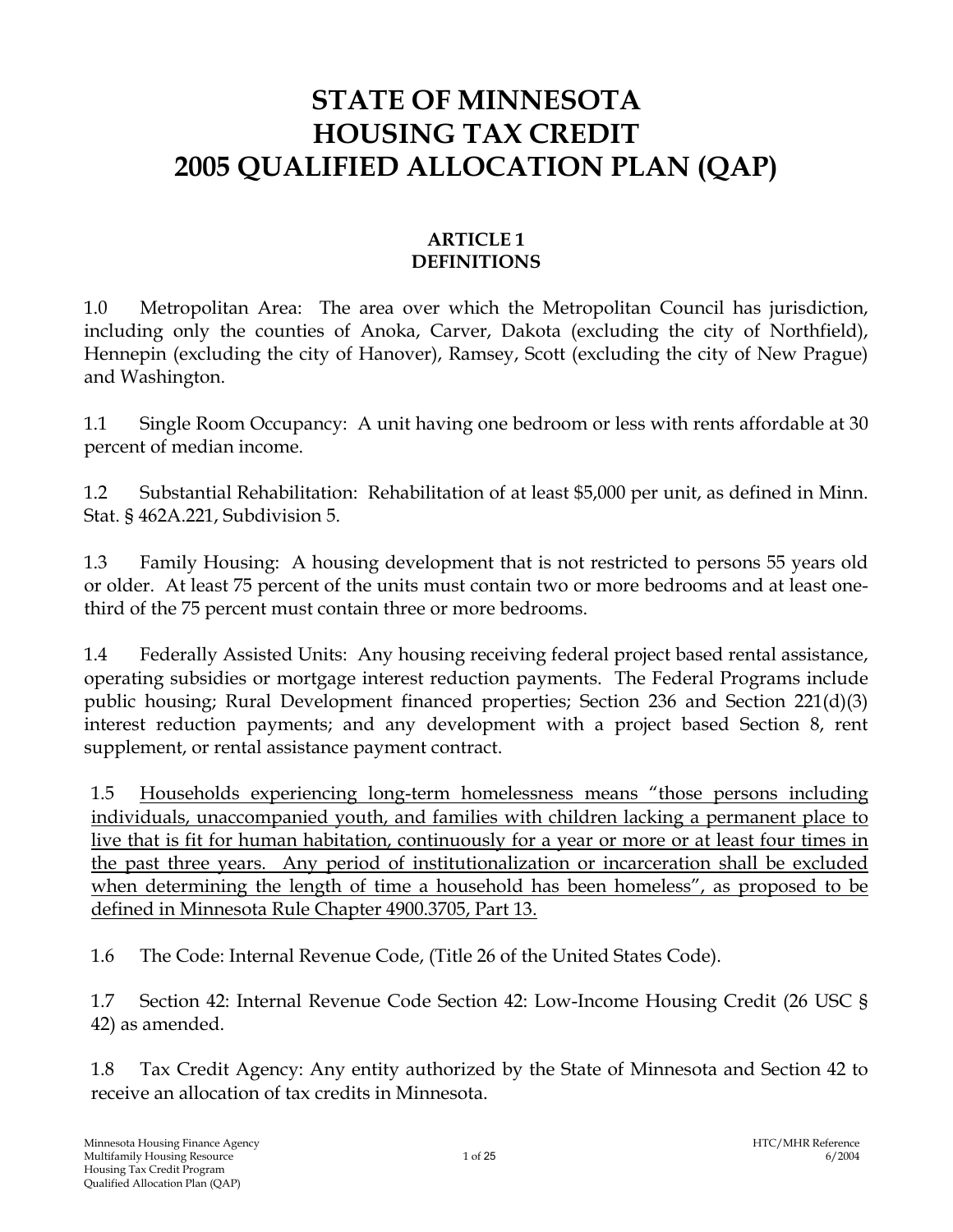### **ARTICLE 2 PREPARATION OF THE PLAN**

2.0 Pursuant to Section 42(m) of the Code, Tax Credit Agencies are required to develop and adopt a "Qualified Allocation Plan" (the "Plan"). The Plan sets forth selection criteria that are appropriate to local conditions and priorities for allocating Tax Credits to housing projects.

2.1 Minn. Stat. §§ 462A.221 to 462A.225 (the Statute) provides that the federal allocation of tax credits available in Minnesota should be allocated among certain cities and counties and the Minnesota Housing Finance Agency (MHFA). The MHFA is the designated Tax Credit Agency for the State of Minnesota, as stated in Minn. Stat § 462A.223.

2.2 The Plan was prepared by the staff of the MHFA according to a procedure set forth in Section 42(m) of the Code. All applicable regulations set forth in Section 42 of the Code, as amended, are hereby incorporated by reference.

2.3 The distribution of tax credits for Greater Minnesota was based upon the housing needs assessment prepared by MHFA staff and comments from the Greater Minnesota Allocation and Need Analysis Task Force.

2.4 The distribution of tax credits for the Metropolitan Area was developed by the Metropolitan Council, in consultation with the MHFA and representatives of local government and housing and redevelopment authorities, in accordance with Minn. Stat. § 462A.222.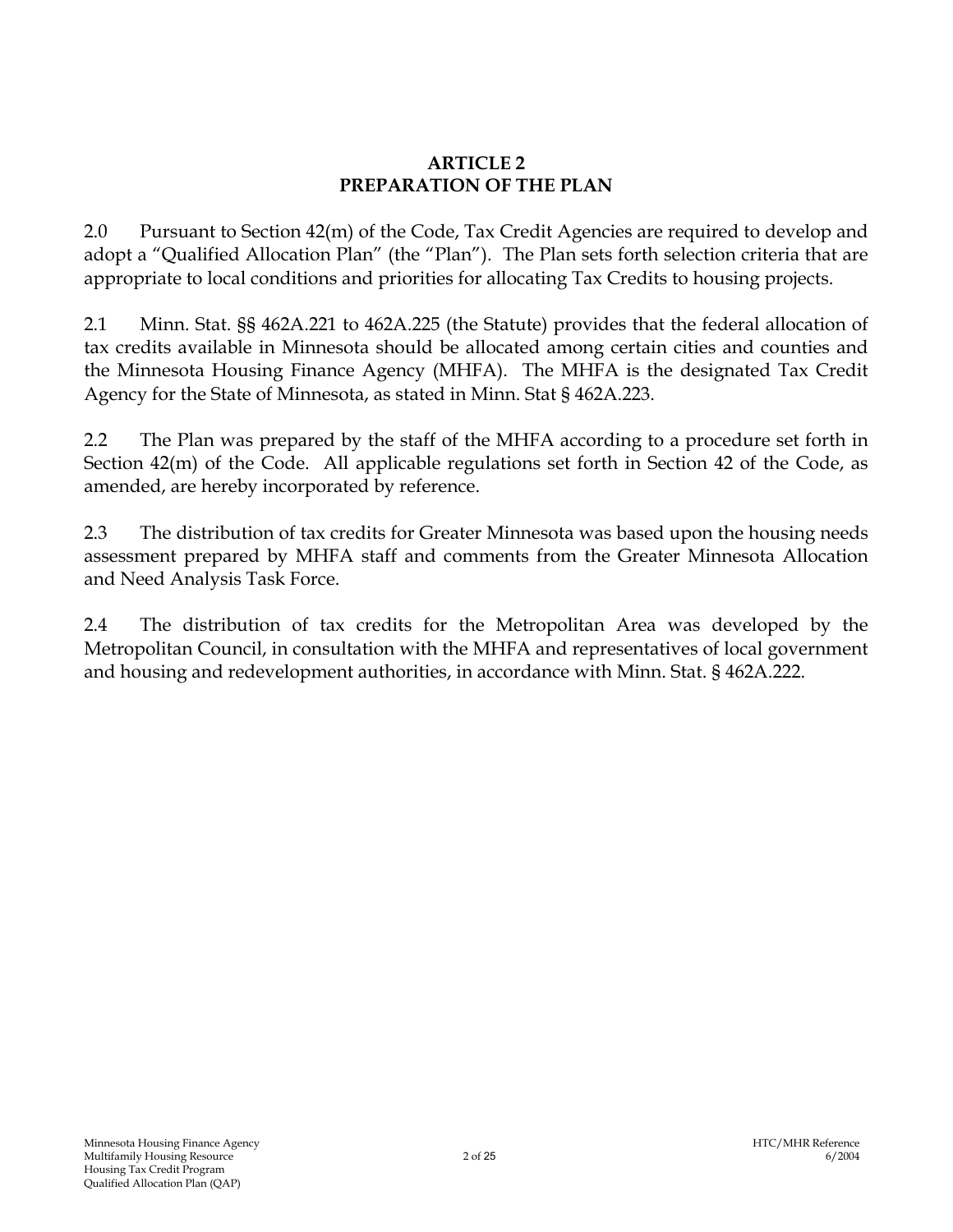### **ARTICLE 3 GENERAL CONCEPTS**

3.0 The Plan sets forth selection criteria to be used to determine housing priorities of the MHFA, Tax Credit Agency, for the State of Minnesota, which are appropriate to local conditions.

3.1 As part of the evaluation by MHFA, the developer must first demonstrate, to the satisfaction of the MHFA, that the proposed project is marketable and financially feasible.

3.2 The Plan gives preference as required by federal legislation in allocating housing credit dollar amounts among selected projects to:

- a. Projects serving the lowest income tenants;
- b. Projects obligated to serve qualified tenants for the longest periods; and
- c. Projects in Qualified Census Tracks that are part of concerted community revitalization plan.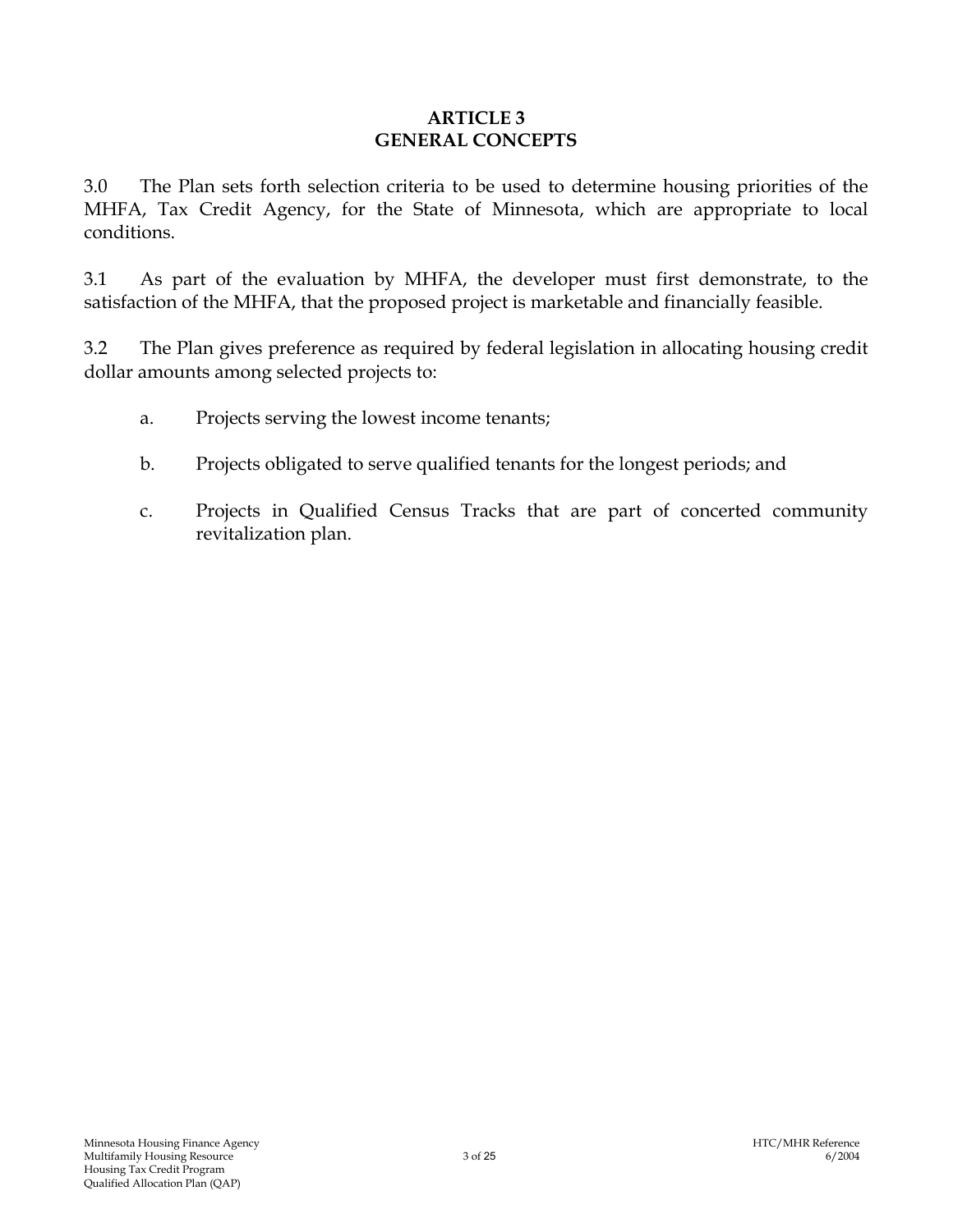## **ARTICLE 4 GEOGRAPHIC DISTRIBUTION**

4.0 The state of Minnesota is divided into two general geographic areas: (1) the Metropolitan Area, as defined in Section 1.0; and (2) the Greater Minnesota Area, which consists of the balance of the state. Distribution of tax credits between the two general areas is based on each area's percentage share of the entire state's total of public assistance recipients pursuant to Minnesota Statutes § 462A.222, subd. 1a. For Greater Minnesota the percentage is 38 percent, and for the Metropolitan Area the percentage is 62 percent.

a. Under Minnesota law, certain cities and counties have been designated as suballocators to allocate and monitor tax credits to eligible projects in their cities or counties. Some suballocators have entered into a Joint Powers Agreement with MHFA under which MHFA will perform certain functions related to the credit allocation and compliance monitoring.

4.2 Except for the non-profit set aside, MHFA will not accept applications for developments located within the jurisdiction of suballocators in Round 1, unless the suballocator has entered into a Joint Powers Agreement with MHFA, or has returned all of their credits to MHFA. For a thorough discussion of non-profit set aside procedures, refer to Article 5. For suballocator procedures, refer to Article 13.

4.3 The Greater Minnesota Suballocator tax credit allocations are based on the city's or county's percentage share of the total population of the Greater Minnesota Area times the tax credits available for Greater Minnesota, multiplied by 1.75.

4.4 The Metropolitan Area consists of two pools of funds: (1) a pool for administration by the statutorily designated suballocators; and (2) a pool for administration by the MHFA. The Metropolitan Area distribution has been established pursuant to Minnesota Statutes § 462A.223, subdivision 4.

MHFA will administer the tax credits for all areas outside the jurisdiction of suballocators.

Rural Development (RD) financed projects will receive a special set aside administered by MHFA until the end of Round 2, or until the State Rural Development (RD) office notifies the MHFA that the balance of the set aside will be unused.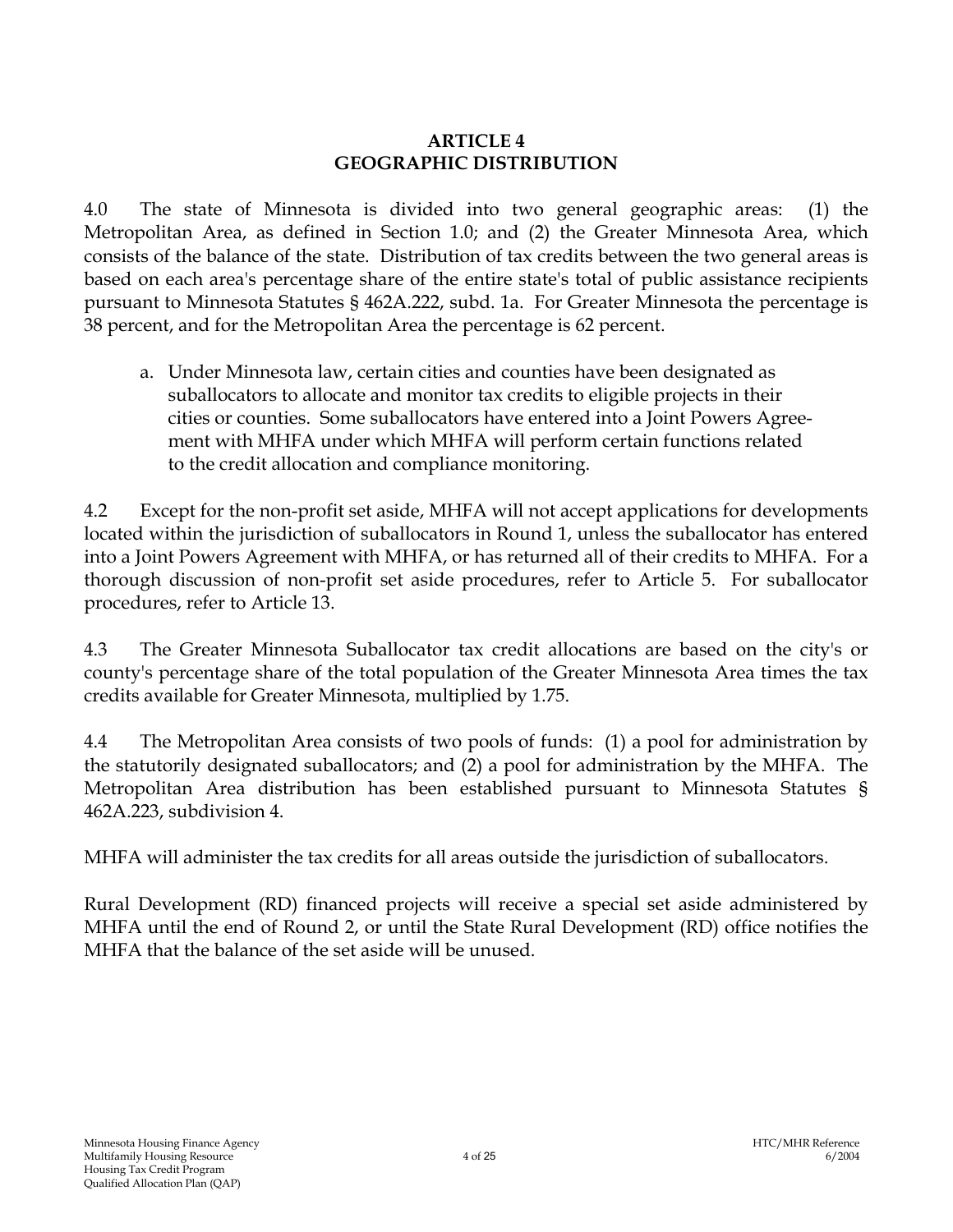### **ARTICLE 5 NON-PROFIT SET ASIDE OF FUNDS**

5.0 Ten percent of the total tax credits are set aside for allocation to non-profit sponsored developments with a Section 501(c)(3) or (4) designation as required by Section 42(h)(5). This set aside is administered by MHFA. In Round 1 the non-profit set aside is divided in two parts, with 38 percent for Greater Minnesota and 62 percent for the Metropolitan Area. In Round 2, any remaining non-profit tax credit set aside will be available statewide. The nonprofit set aside is determined by calculating 10 percent of the respective total of tax credits available for Greater Minnesota and the Metropolitan Area. On an annual basis, in addition to the 10 percent reserved for allocation to non-profits required by Section 42(h)(5), an additional 5 percent may be set aside for qualified non-profits subsequent to all suballocators and MHFA agreeing to set aside an additional 5 percent from their respective allocations to the respective geographic area.

a. In Round 1, non-profit developments located within the jurisdictions of suballocators will be allowed to apply for non-profit tax credits but not for-profit tax credits, from MHFA. Non-profit developments located in the allocating jurisdiction of a suballocator may apply simultaneously to the suballocator and to the MHFA non-profit set aside. Note that MHFA's application fee is nonrefundable. Non-profit developments located in the allocating jurisdiction of MHFA may apply for tax credits from the for-profit pool if the non-profit set aside has been exhausted.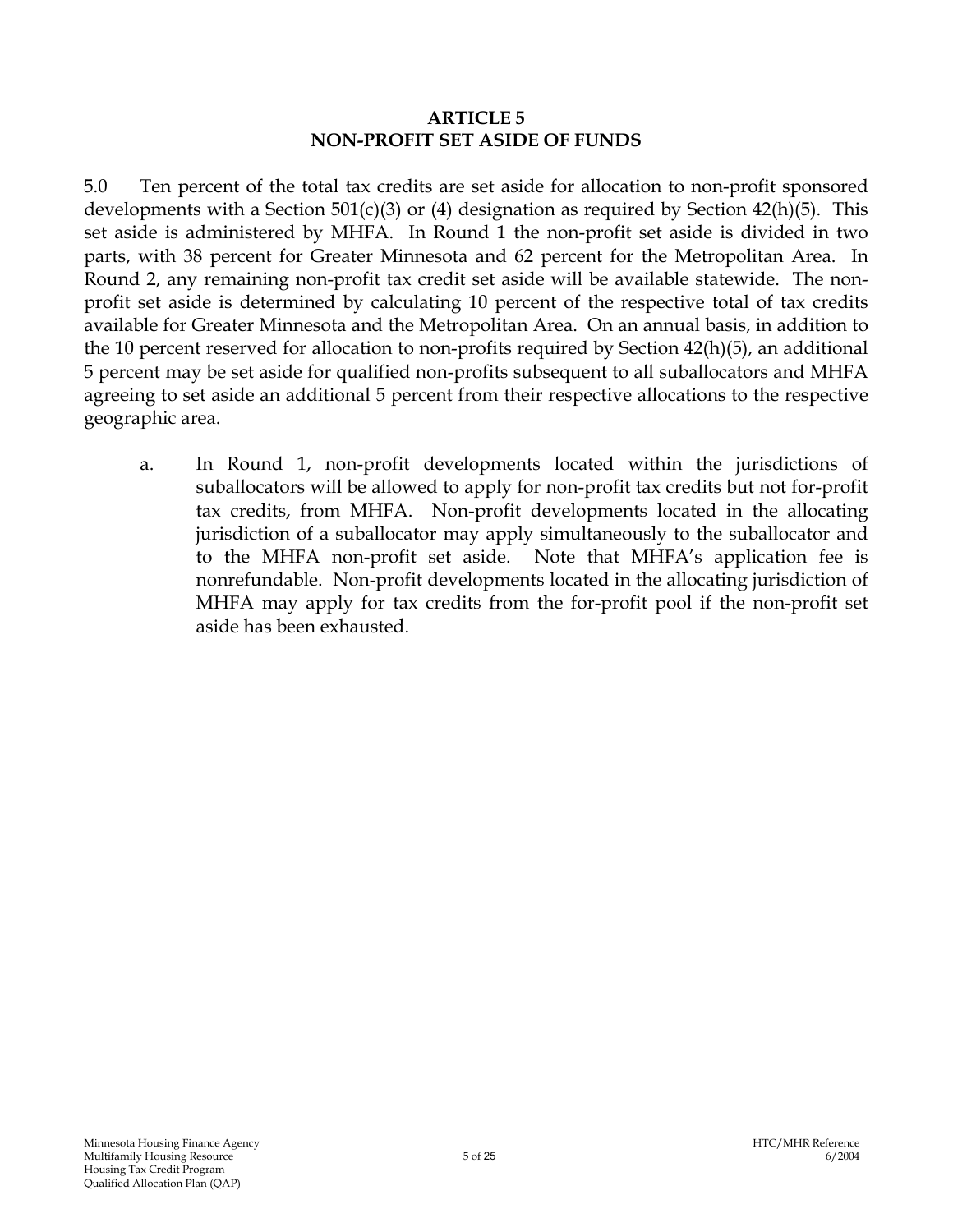### **ARTICLE 6 APPLICATION ROUNDS**

6.0 MHFA, in consultation with the suballocators, shall determine application competition deadlines as required by Statute. Application deadlines for MHFA and the suballocators will be the same date. For a thorough discussion of suballocator procedures, refer to Article 13.

- a. **In Round 1, all applicants must meet the minimum threshold requirements (see Article 6.2) for their geographic area for selection consideration**. Applications for developments located within the jurisdiction of the suballocators are not eligible to apply to MHFA with the exception of non-profits in some circumstances (see Article 5.0). No allocating Tax Credit Agency may award tax credits prior to the application closing date for Round 1.
- b. Tax credits for Round 2 will be selected based on the selection point system. The threshold requirements will no longer apply after Round 1.
- c. In Round 2, all unallocated tax credits will be transferred to a unified pool for allocation by MHFA on a statewide basis [with the exception of Rural Development (RD) and specific selection or preferences priorities identified in the Self-Scoring Worksheet (HTC Form 10)].

## 6.1 **ROUND 1 – GEOGRAPHIC CREDIT POOLS AND SET ASIDES**

- a. Greater Minnesota Pool (see definition in Article 4)
	- 1. RD/Small Project Set Aside (25 percent, not to exceed \$200,000 of Greater Minnesota tax credit total)
	- 2. Three suballocators eligible to administer credits within their respective city limits:
		- Duluth Rochester St. Cloud
	- 3. Balance of Greater Minnesota Area and non-profit set aside administered by MHFA.
- b. Metropolitan Area Pool (see definition in Article 1.0)
	- 1. Four suballocators eligible to administer credits within their respective city or county limits:

Minneapolis St. Paul Washington County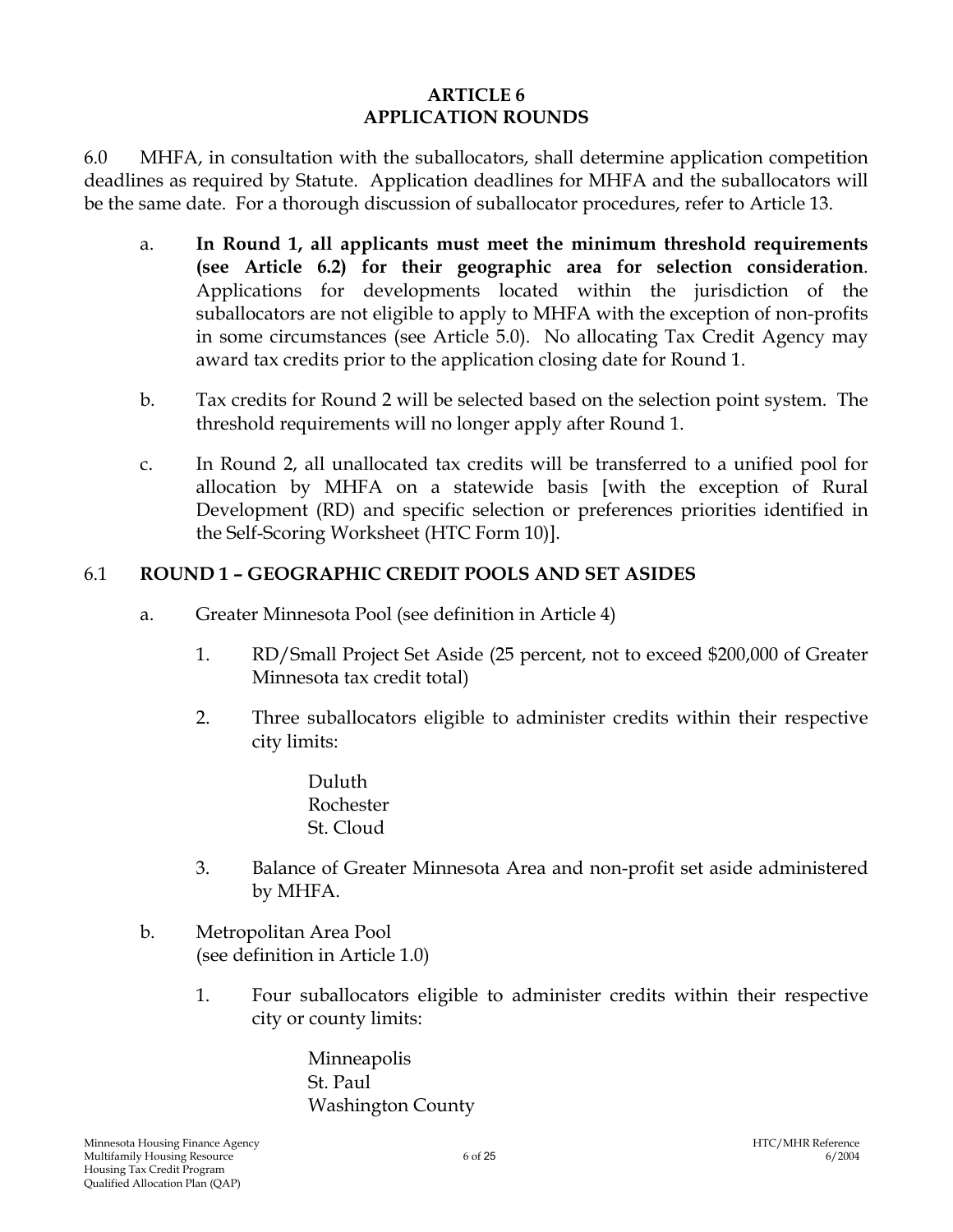# Dakota County

2. Balance of Metropolitan Area and non-profit set aside administered by MHFA.

# 6.2 **ROUND 1 – MINIMUM THRESHHOLD REQUIREMENTS**

For applications submitted in Round 1 all applicants statewide must meet one of the following threshold types. An allocating agency will allocate tax credits only to the following types of projects:

- a. In the Metropolitan Area:
	- 1. New construction or substantial rehabilitation in which, for the term of the extended use period (term of the Declaration of Land Use Restrictive Covenants), at least 75 percent of the total tax credit units are single room occupancy units which are affordable to households whose income does not exceed 30 percent of the area median income.
	- 2. New Construction or substantial rehabilitation family housing projects that are not restricted to persons 55 years old or older in which, for the term of the extended use period (term of the Declaration of Land Use Restrictive Covenants), at least 75 percent of the total tax credit units contain two or more bedrooms and at least one-third of the 75 percent contain three or more bedrooms; or
	- 3. Substantial rehabilitation projects in neighborhoods targeted by the city for revitalization.
- b. Outside the Metropolitan Area:
	- 1. Projects which meet a locally identified housing need and which are in short supply in the local housing market as evidenced by credible data such as local council resolution submitted with the application. (For Threshold Letter – Sample Format, see HTC Procedural Manual, Reference Materials Index.)
- c. Projects that are not restricted to persons of a particular age group and in which, for the term of the extended use period (term of the Declaration of Land Use Restrictive Covenants), a percentage of the units are set aside and rented to persons:
	- 1. with a serious and persistent mental illness as defined in Minnesota Statutes § 245.462, Subdivision 20, paragraph (c);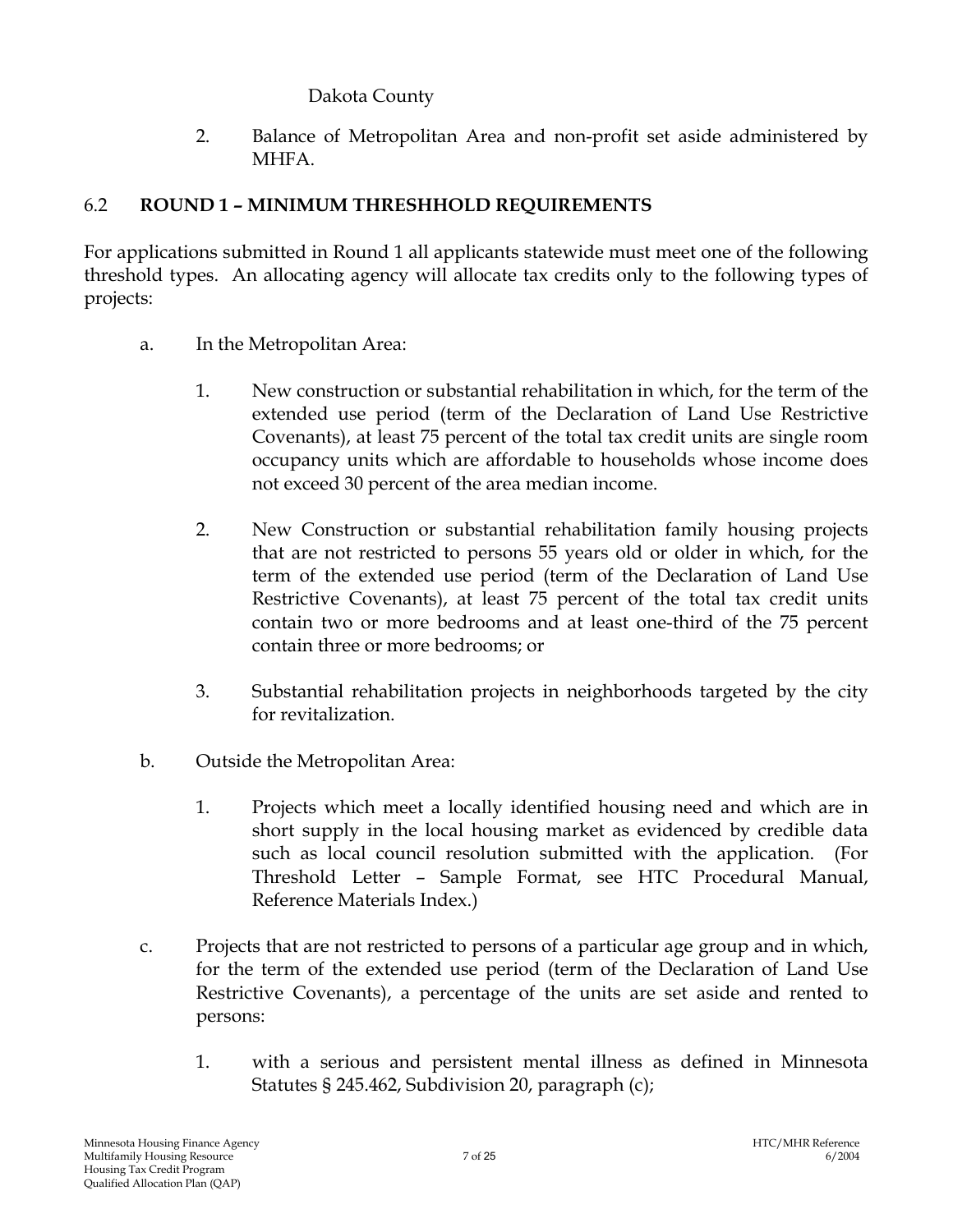- 2. with a developmental disability as defined in Section 6001, paragraph 5 of the Code.
- 3. who have been assessed as drug dependent persons as defined in Minnesota Statutes § 254A.02, Subdivision 5, and are receiving or will receive care and treatment services provided by an approved treatment program as defined in Minnesota Statutes § 254A.02, Subdivision 2;
- 4. with a brain injury as defined in Minnesota Statutes § 256B.093, Subdivision 4, paragraph (a); or
- 5. with permanent physical disabilities that substantially limit major life activities, if at least 50 percent of the units in the project are accessible as provided under Minnesota Rules ch. 1340;
- d. Projects, whether or not restricted to persons of a particular age group, which preserve existing subsidized housing, if the use of tax credits is necessary to (1) prevent conversion to market rate use or (2) to remedy physical deterioration of the project which would result in loss of existing federal subsidies; or
- e. Projects financed by Rural Development, which meet statewide distribution goals.

6.3 Units that are designed to meet the above threshold requirements must comply with MHFA Housing Tax Credit Program Design Standards and the appropriate local, state or federal requirements or building code (e.g. to be considered a handicapped unit, the unit must be designed to meet the standards in the Minnesota State Building Code, Chapter 1340, and be certified as complying by a registered Architect).

6.4. The MHFA will require that the threshold type the applicant is applying under becomes part of the Tax Credit Reservation and Commitment and be secured by a restrictive use covenant on the land for the term of the compliance period and, as applicable, the extended use period.

# 6.5. **ROUND 2**

- a. There is a single application date for remaining and/or returned credits.
- b. There are no suballocators; all applications are submitted to MHFA.
- c. Applications will be accepted without regard to geographic distribution. There will be one unified pool with no set-asides [with the exception of specific selection preferences or priorities identified in the Self-Scoring Worksheet (HTC Form 10)]. In the event that the Minnesota RD office has not received a funding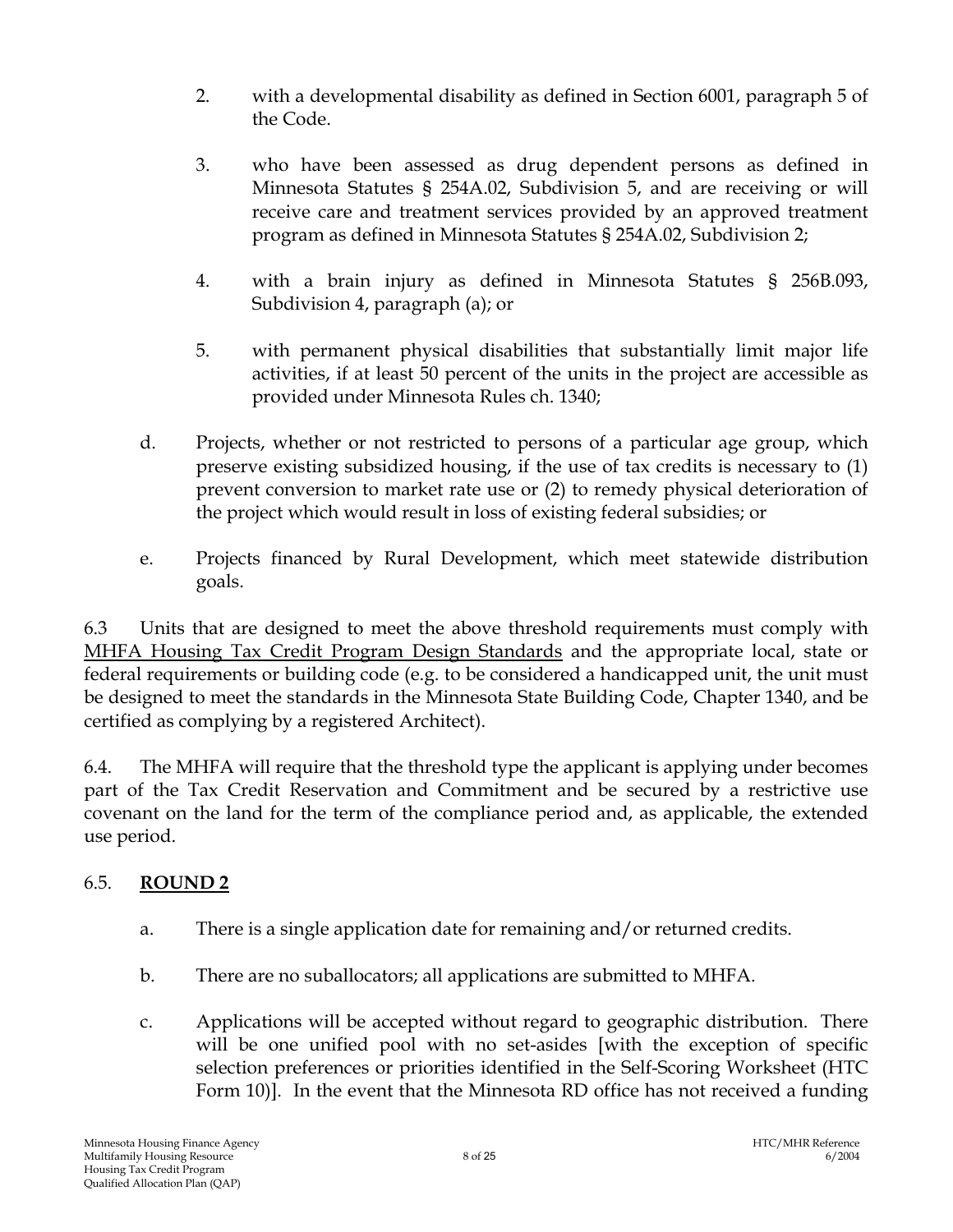allocation in time for RD projects to be included in Round 1, the RD/Small Projects set aside will be carried forward and allocated in Round 2.

- d. If tax credits are still available after the closing of final selection for Round 2, MHFA will accept applications until the first day of the following month to be evaluated for that month's Board meeting.
- e. The MHFA may decide at its discretion to accept applications for a waiting list if credits are no longer available. If the MHFA decides to maintain a waiting list, all applications would be considered at the same time to determine selection when credits become available.
- f. Projects that have previously received tax credits and have an annual tax credit shortfall of at least 5 percent, but not more than 50 percent of the total qualified annual tax credit amount, subject to MHFA approval, will have priority over other applicants at the start of Round 2. As stated in Section 13.4, suballocator may recommend one (1) of their partially funded projects for additional credits, if more than one applicant applies to the MHFA.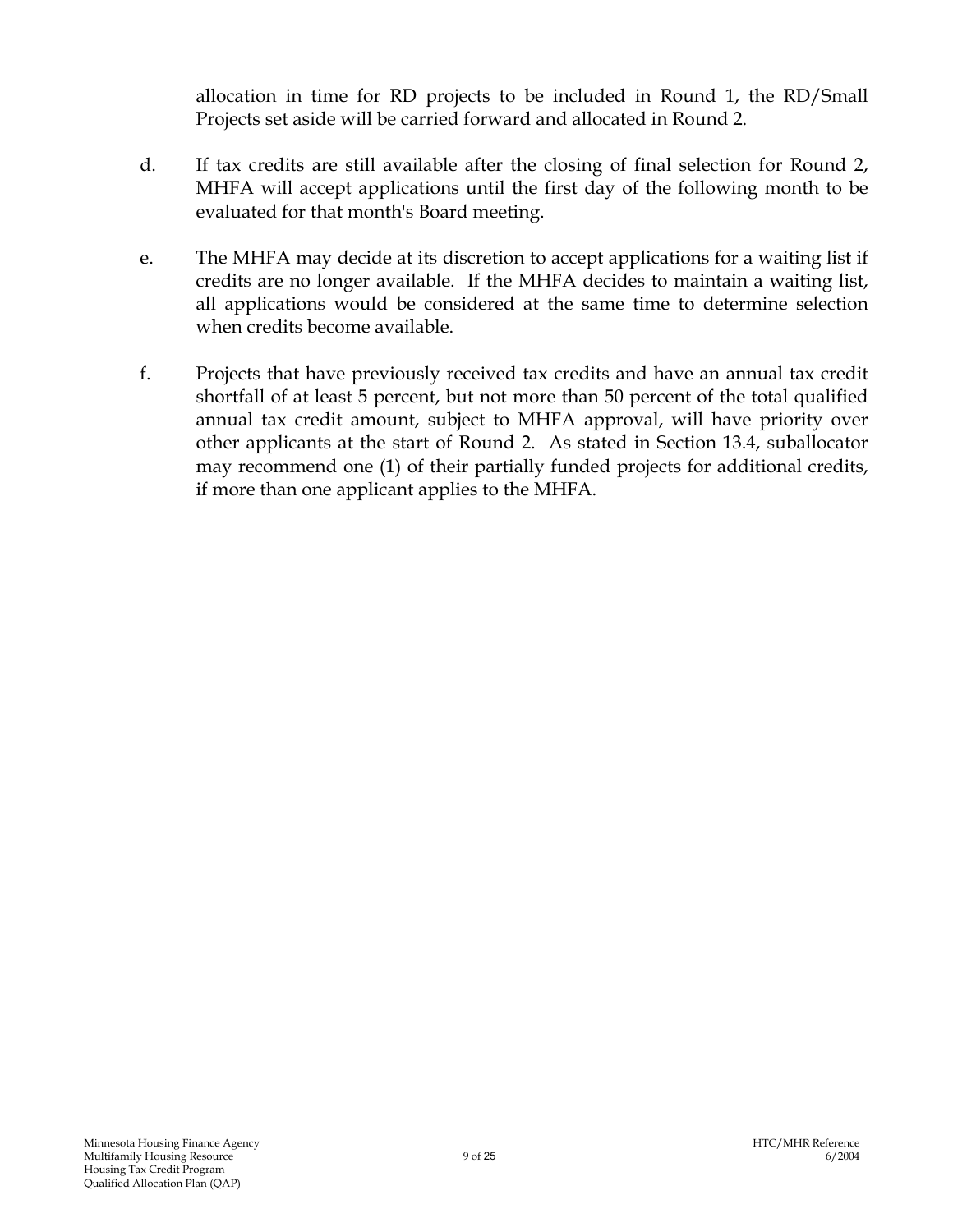### **ARTICLE 7 APPLICATION PROCESS**

7.1 A complete application must be submitted no later than each of the application due dates in order to be considered for selection, within the applicable competition. Application closing dates subsequent to Round 1 may be approximate depending upon availability of tax credits and uncertainty as to volume during the selection period.

- a. The Chief Executive Officer of the local jurisdiction where the project applying for credit is located will be notified and provided reasonable opportunity for comment.
- b. Projects selected and approved by the Board of MHFA, in each selection competition will be approved as eligible to proceed toward commitment/allocation. Projects not selected may, upon notification, choose to compete in subsequent competitions.

7.2 Eligible projects will be evaluated for the amount of Allocation pursuant to Section  $42(m)(2)(B)$ . Such a determination shall not be construed to be a representation or warranty as to the feasibility or viability of the project. The MHFA will conduct three evaluations prior to awarding the Credit:

- a. At the time of Initial Application/Reservation.
- b. At the time of Commitment to Allocate Credits/Carryover Allocation.
- c. At the time the building is placed in service.
- d. Prior to each evaluation, the eligible applicant will be asked to submit the most recent financial information on the project. Any federal, state, or local subsidies anticipated must be certified. Misrepresentations of information will result in failure to award IRS Form 8609, debarment from participation in the Housing Tax Credit Program and possible criminal penalties.
- e. Selected applicants failing to place a project in service in the allocation year for which the reservation was issued may be awarded a carryover credit by submitting the required carryover submissions detailed in the HTC Procedural Manual including the following documentation for MHFA approval:
	- 1. A written Attorney's Opinion Letter or Title Policy verifying the developer is the owner, for tax purposes, or evidence of continued site control of the land and depreciable real property that can be expected to be part of the project; and
	- 2. A written Certified Public Accountant's Certification\* verifying the owner has incurred more than ten percent of the reasonably expected basis on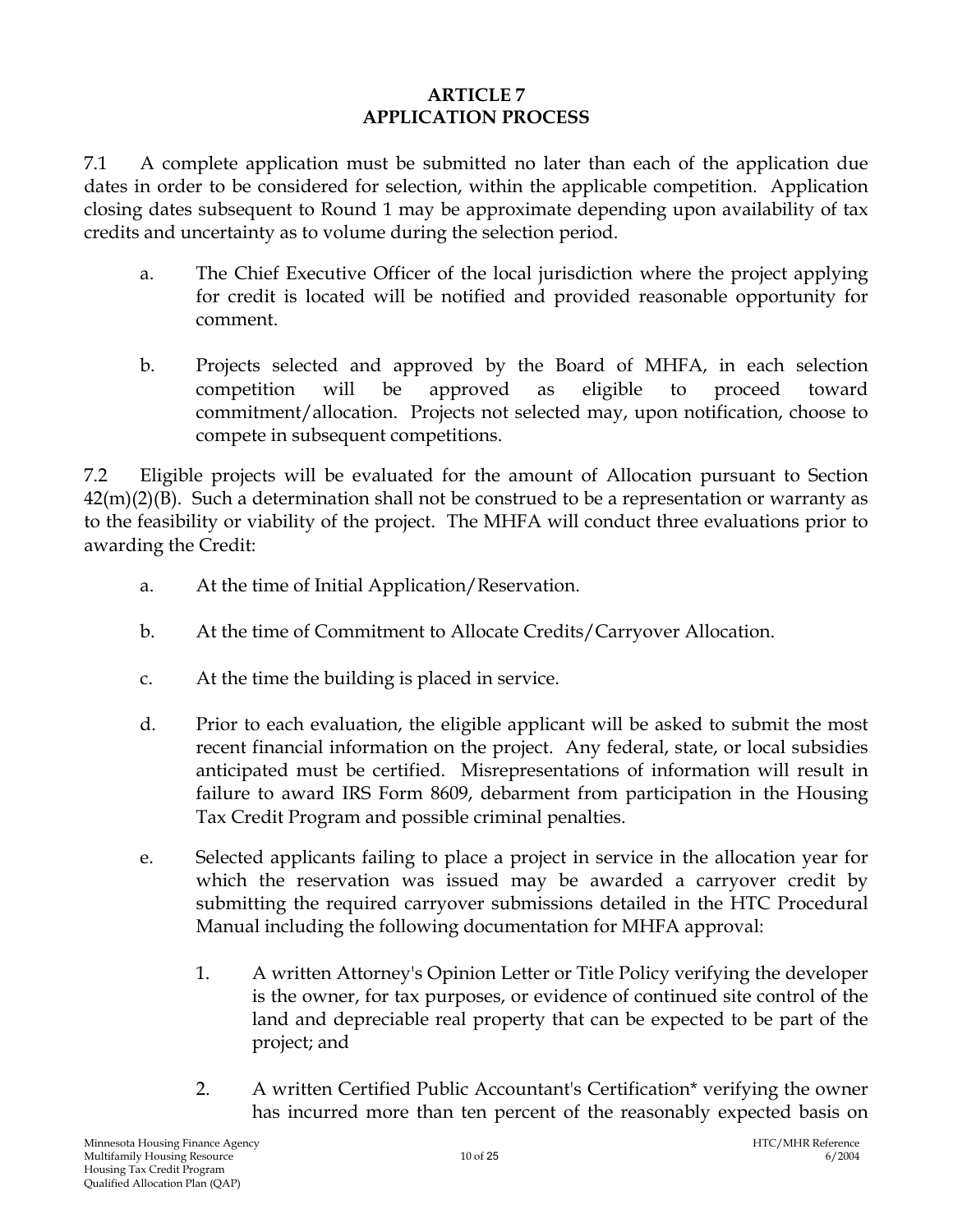the project by the later of the date, which is six months after the date that the allocation is made, or the close of the calendar year in which the allocation is made. The certification must include a statement of nonaffiliation with the developer and/or owner.

If the final carryover basis and expenditures information is not available at the time the carryover application is due, the application must include a written estimate of this information prepared by the owner. Final CPA certifications of this information must be submitted to MHFA prior to the deadlines established by Section 42 and by no later than the MHFA submission deadline identified in the Procedural Manual.

f. The MHFA reserves the right not to allocate any tax credits.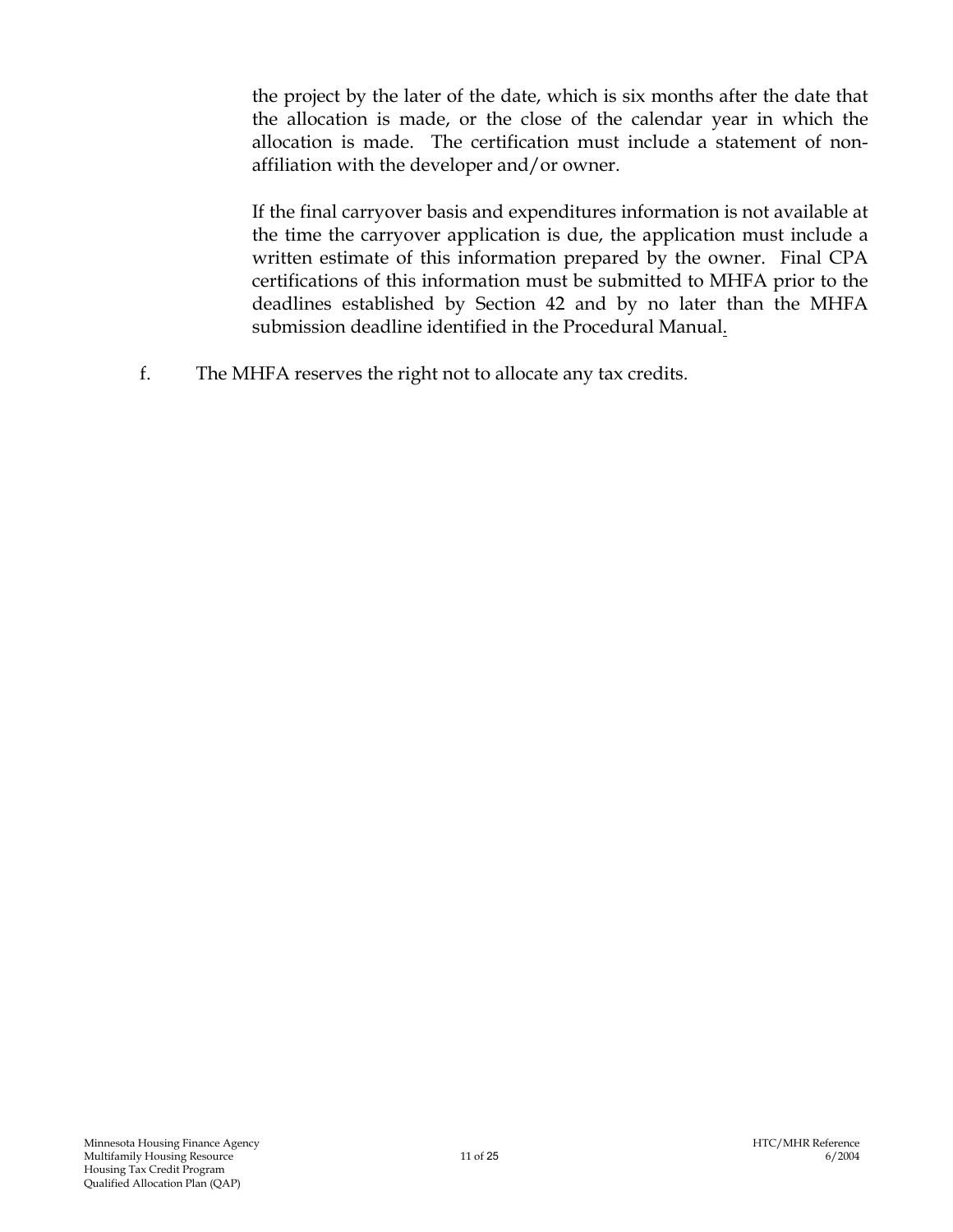### **ARTICLE 8 ADDITIONAL ADMINISTRATIVE PROCEDURES**

8.1 No applications will be considered for existing projects that contain units that currently are subsidized by state or federal resources except for troubled projects as defined by MHFA, or projects that could convert to market rate units.

8.2 No individual application or project (for-profit or non-profit) may receive more than \$600,000 in annual tax credits. No developer or general partner may receive tax credits in excess of ten percent (10%) of the state's per capita volume in any calendar year. These limitations are subject to review and waiver by the MHFA Board. Applicant must provide justification for exceeding this limit for consideration by MHFA.

8.3 No project may be divided into two or more projects during a single funding round to receive credits. Multiple applications, determined by the MHFA to be one project, will be returned to the applicant and all fees forfeited.

a. MHFA will consider factors such as, but not limited to, ownership entities, general partnerships, sponsor relationships, and location of project, if contiguous site, to determine if a multiple application exists.

8.4 The MHFA may elect not to give partial credits to a higher-ranking application but to give the credits to the next ranking application that can use the balance of the credits.

8.5 The MHFA has no jurisdiction to interpret or administer Section 42, except in those instances where it has specific delegation.

8.6 MHFA may consult with local communities, PHAs, HRAs, RD and HUD to determine the marketability of projects. If, in the opinion of MHFA, the issuance of the tax credits to a project could be detrimental to existing rental property, MHFA will not issue tax credits to the applicant. If necessary, MHFA may require a current market study and will evaluate it using the data from other sources, including tax credit saturation in a community.

8.7 MHFA reserves the right to adjust fees due to changing circumstances in order to cover its costs associated with producing and delivering Minnesota's Housing Tax Credit Program.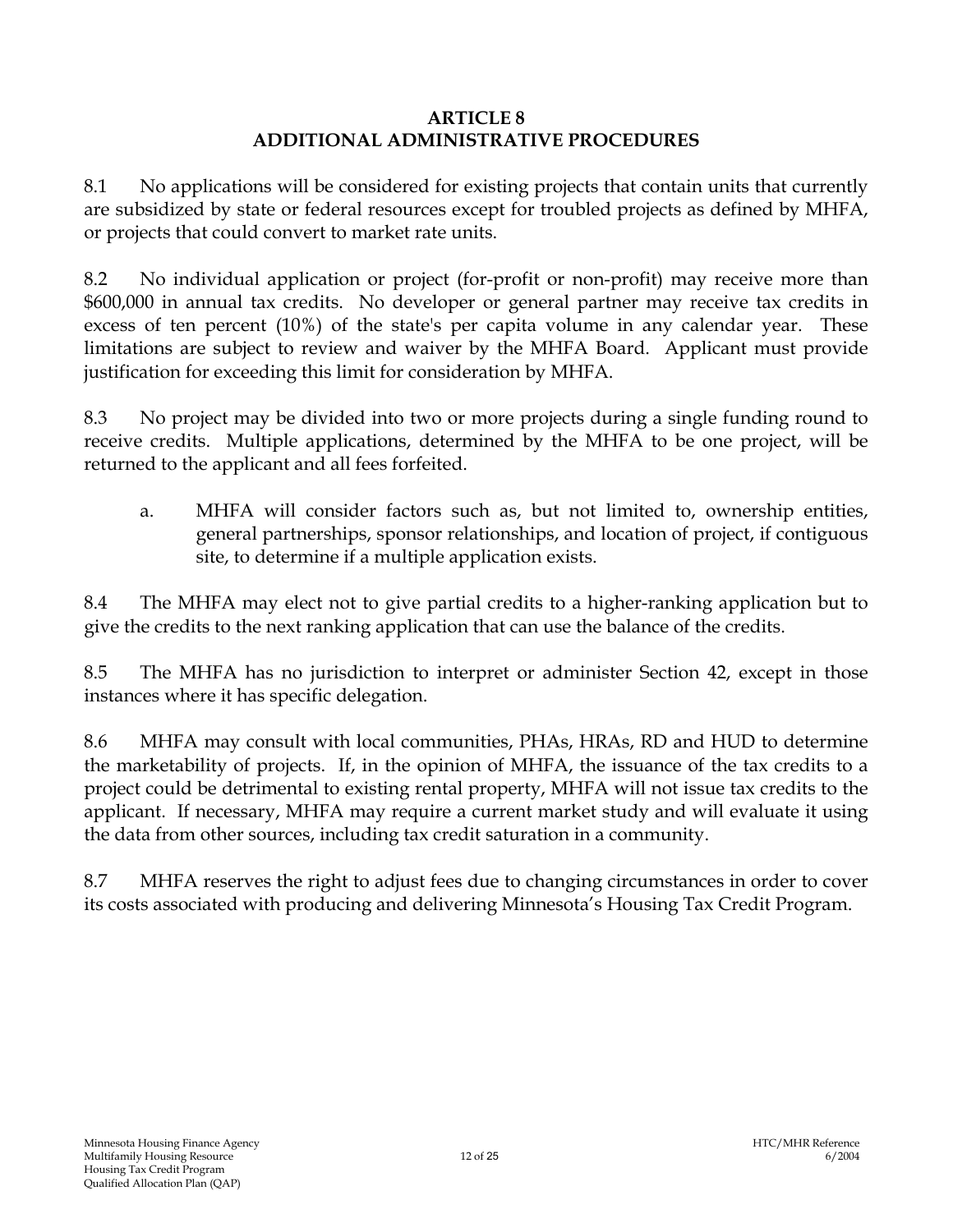### **ARTICLE 9 CREDITS FOR BUILDINGS FINANCED BY TAX EXEMPT BONDS**

9.0 Section 42 establishes a separate set of procedures to obtain tax credits agency through the issuance of tax-exempt bonds. Although the tax credits are not counted in the tax credit volume cap for the State of Minnesota, developers of projects should be aware that:

a. Section 42 (m)(1)(D) provides that in order for a project to receive an allocation of tax credits through the issuance of tax exempt bonds the project must satisfy the requirements for allocation of a housing credit dollar amount under the qualified allocation plan applicable to the area in which the project is located. The MHFA Qualified Allocation Plan shall apply to all projects for which MHFA is the issuer of the Bonds and all other projects for which the issuer is not located within the area covered by a suballocator allocation plan.

The tax credit-allocating agency (MHFA or appropriate suballocator) must make a determination that the above requirements are satisfied. Subsequent to this determination, the allocating agency will issue the appropriate determination letter. Application for this determination must be made to the appropriate allocating agency **prior to the issuance of the bonds**.

In order to qualify under the MHFA Qualified Allocation Plan, a developer must demonstrate that the project is eligible for not less than **40** points. The threshold requirements in Article 6 of the Qualified Allocation Plan and Section VII (A) of the Housing Tax Credit Procedural Manual do not apply to tax-exempt bond financed projects using credits not counted in the state's volume cap.

 **Important: In order to begin the above process, the developer must submit to the allocating agency all documents required for an application for tax credits as established by the allocating agency's QAP and Procedural Manual and any additional information requested by the allocating agency. If MHFA is the allocating agency, these documents are those required for an application for tax credits under Section VIII of the Housing Tax Credit Program Procedural Manual and any additional information required by MHFA. The developer must also submit to the allocating agency the required application fees identified in the agency's QAP/Manual.** 

b. Section 42 (m)(2)(D) provides that in order for a project to receive an allocation of tax credits through the issuance of tax exempt bonds the governmental unit which issues the bonds (or on behalf of which the bonds were issued) must make a determination that the credit amount to be claimed does not exceed the amount necessary for the financial feasibility of the project and its viability as a qualified housing project throughout the credit period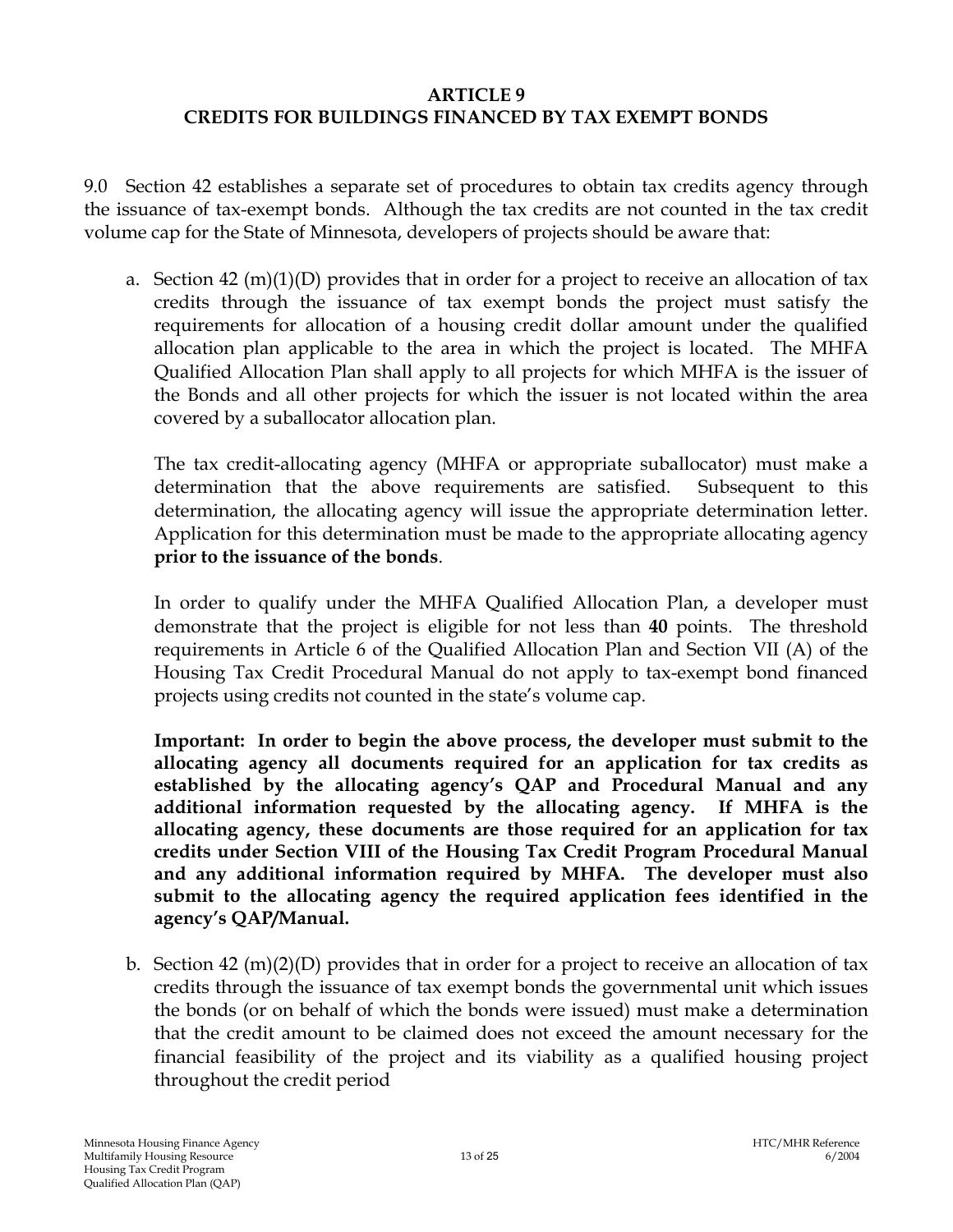The determination by the issuer shall be made in a manner consistent with the tax credit allocating agency's (MHFA or appropriate suballocator) Qualified Allocation Plan and Housing Tax Credit Procedural Manual. Section 42 requires that the issuer evaluation must consider:

- 1. The sources and uses of funds and the total financing planned for the project;
- 2. Any proceeds or receipts expected to be generated by reason of tax benefits;
- 3. The percentage of the housing credit dollar amount used for project costs other than the cost of intermediaries; and
- 4. The reasonableness of the developmental and operational costs of the project.
- 5. A comprehensive market study of the housing needs of low-income individuals in the area to be served by the project, conducted before the credit allocation is made, and at the developer's expense by a disinterested party approved by the allocating agency.

This determination must be made **prior to the issuance of the bonds**.

- c. Section 42 provides that in order for a project to be eligible for tax credits, the taxpayer/owner must enter into an extended use agreement **(**Declaration of Land Use Restrictive Covenants**)**. Section 42(h)(6)(C)(ii) provides that the credit amount claimed for buildings financed by tax exempt bonds by the taxpayer/owner under Section 42 (h)(4) may not exceed the amount necessary to support the applicable fraction specified in the use agreement for the buildings.
- d. Where MHFA is the allocating agency, in order to qualify for an allocation of tax credits through the issuance of tax-exempt bonds, Owners must commit to an extended use period of 30 years for the development. As part of the minimum point structure of the development's application, the Owner must include scoring points relating to Preference Priority #1 "Extended Duration" of the Scoring Worksheet. The Section 42 income and rental restrictions shall apply for a period of 30 years in accordance with this scoring section. The Declaration of Land Use Restrictive Covenants will be required to contain this provision.
- e. Subsequent to the project being placed in service, the development must submit to the allocating agency an application and appropriate fees for Form 8609 meeting the requirements of the allocating agency's QAP/Manual. The developer must also submit to the allocating agency any other related fees identified in the allocating agency's QAP/Manual.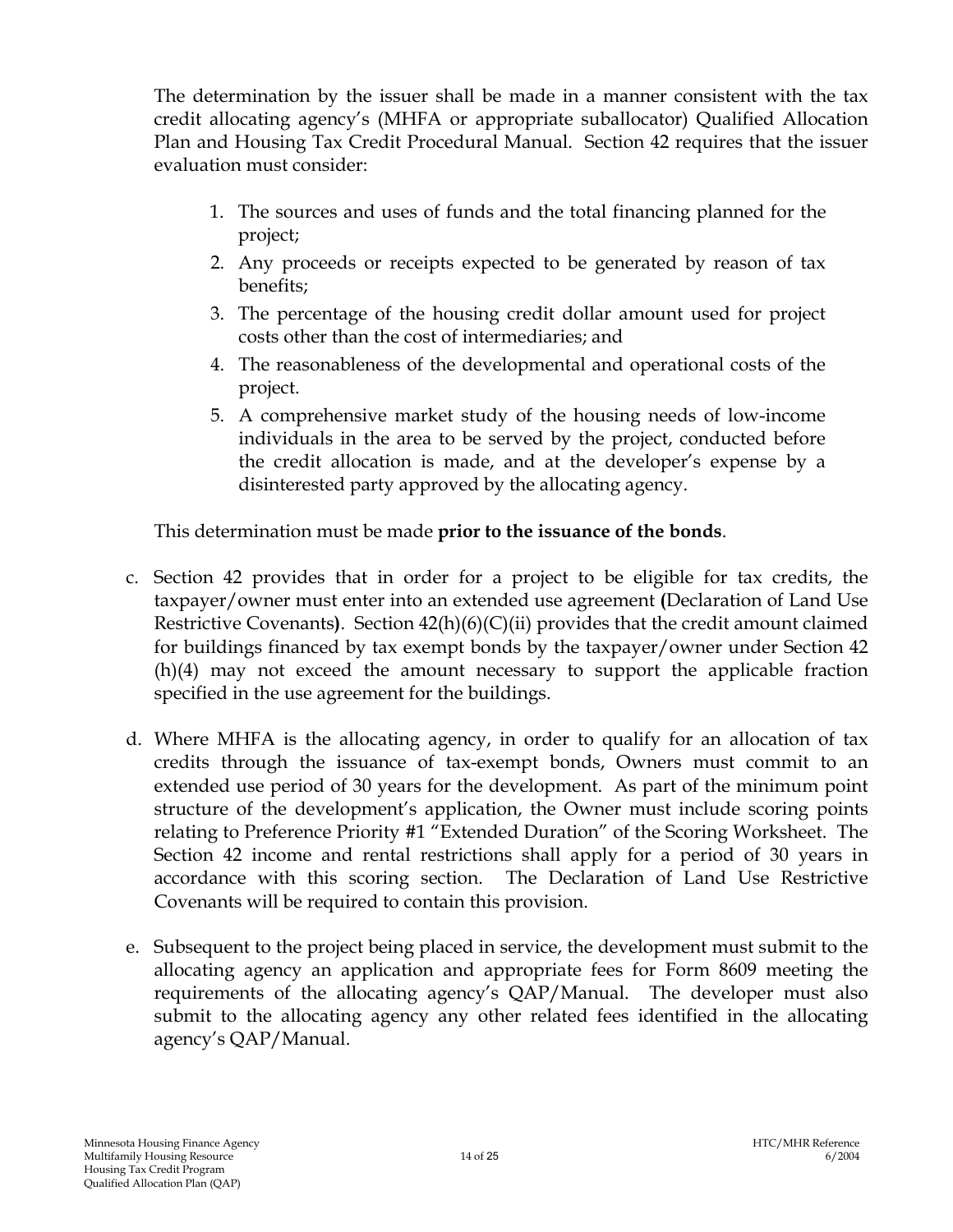#### **ARTICLE 10 PROCEDURE FOR PROJECT SELECTION**

10.0 Applications must include the HTC Market Qualification Information form, Maintenance and Operating Expense Review and Underwriting Certification form. An application will not be accepted without this information. The MHFA will evaluate this information as a part of project feasibility.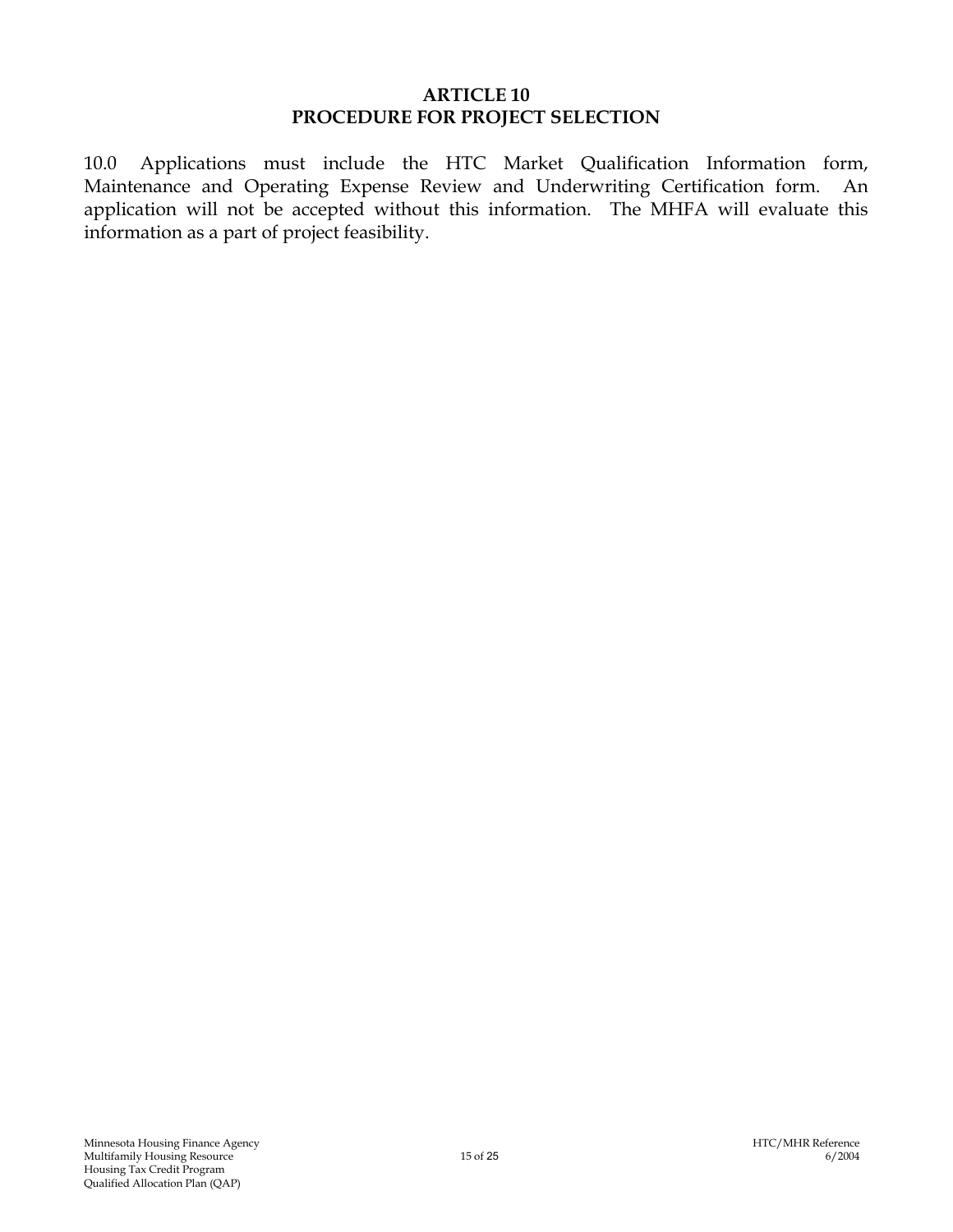### **ARTICLE 11 PROJECT SELECTION**

11.0 Selection Priorities: As defined and included in the Self-Scoring Worksheet (HTC Form 10) (Exhibit A).

11.1 Preference Priorities: As defined and included in the Self-Scoring Worksheet (HTC Form 10) (Exhibit A).

11.2 Tie Breakers:

If two or more proposals have equal number of points, the following will be used to determine selection:

- a. First tie breaker: priority will be given to the project with the greater number of points in Preference Priority criteria; if a tie still remains;
- b. Second tie breaker: priority will be given to a project located in a city that has not received tax credits in the last two years; if a tie still remains;
- c. Third tie breaker: priority will be given to the project with the highest "Percentage of Funds Committed" as measured by the Selection Priority category of Readiness to Proceed; if a tie still remains;
- d. Fourth tie breaker: priority will be given to the project with the lowest percentage of intermediary costs; if a tie still remains;
- e. Fifth tie breaker will be by lot.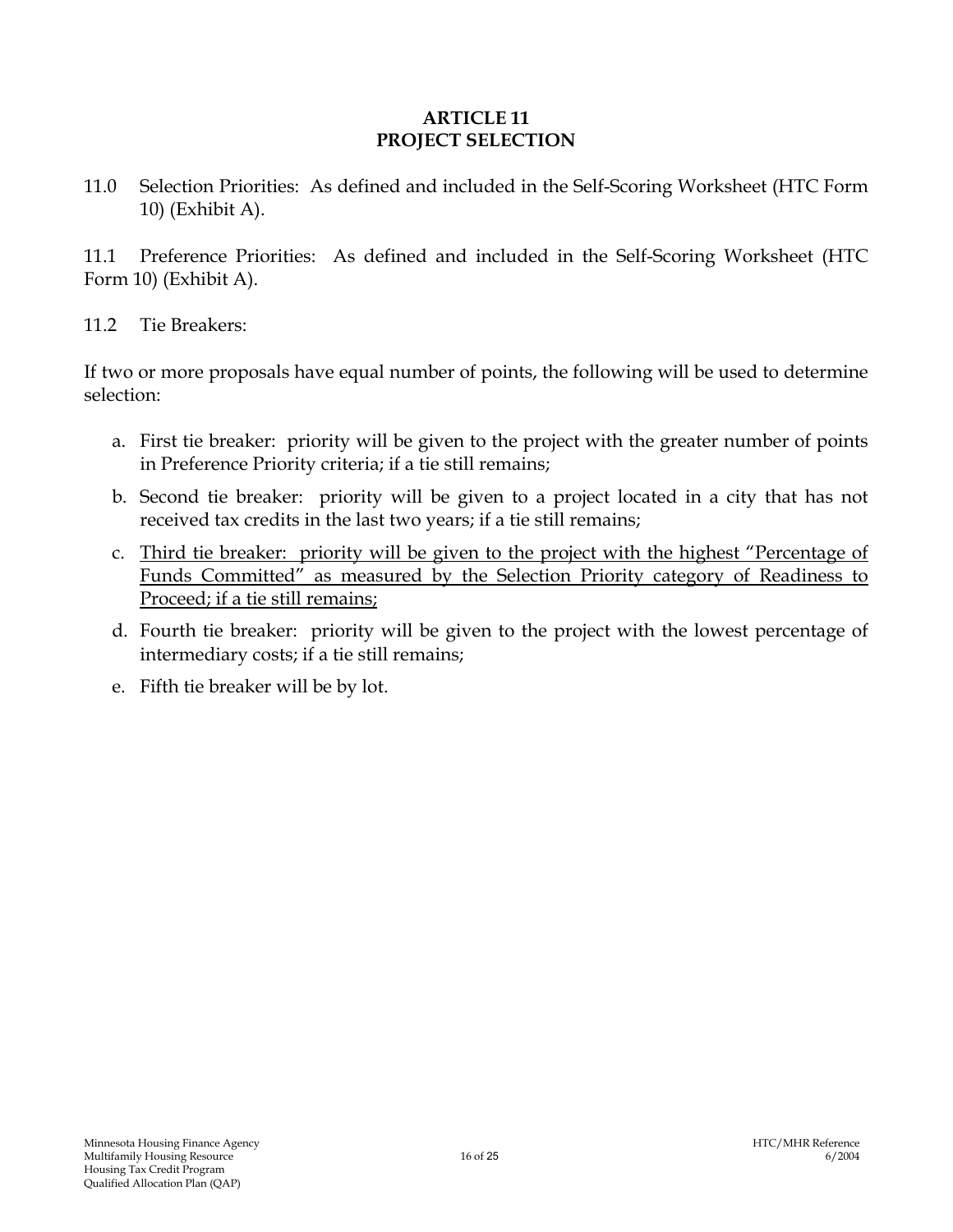### **ARTICLE 12 MHFA COMPLIANCE MONITORING**

12.0 Compliance monitoring by the MHFA will be required as a result of the Federal Budget Reconciliation Bill. All tax credit projects will be monitored by the MHFA in accordance with Section  $42(m)(1)(b)(iii)$ .

- 12.1 Record keeping and Record Retention Provisions:
	- a. Record keeping Provision. The owner of a low-income housing project must keep records for each qualified low-income building (in the project) showing each year:
		- 1. The total number of residential rental units in the building (including the number of bedrooms and the size in square feet);
		- 2. The number of occupants in each low-income unit and the number of minors. Housing information concerning ethnicity, elderly or family household and student resident status, and type and amount of rental assistance;
		- 3. The percentage of residential rental units in the building that are lowincome units, models, offices, and management units;
		- 4. The rent charged on each residential rental unit in the building (including utility allowance). Documentation including rent rolls, leases, and utility allowances per Internal Revenue Service Notice 94-60 issued June 1994;
		- 5. The low-income unit vacancies in the building and the rentals of the next available units;
		- 6. The annual income certification of each low-income tenant on an MHFA Tenant Income Certification, HTC 14;
		- 7. Documentation to support each low-income tenant's income certification. Anticipated income of all adult persons expecting to occupy the unit must be verified and included on a Tenant Income Certification **prior** to occupancy and **annually** recertified for continued eligibility. (i.e. Written third party verification is always preferred. Income verifications are sent directly to and returned by the source to management, not through the applicant. Specific forms of income verification are in the HTC Compliance Monitoring Manual.);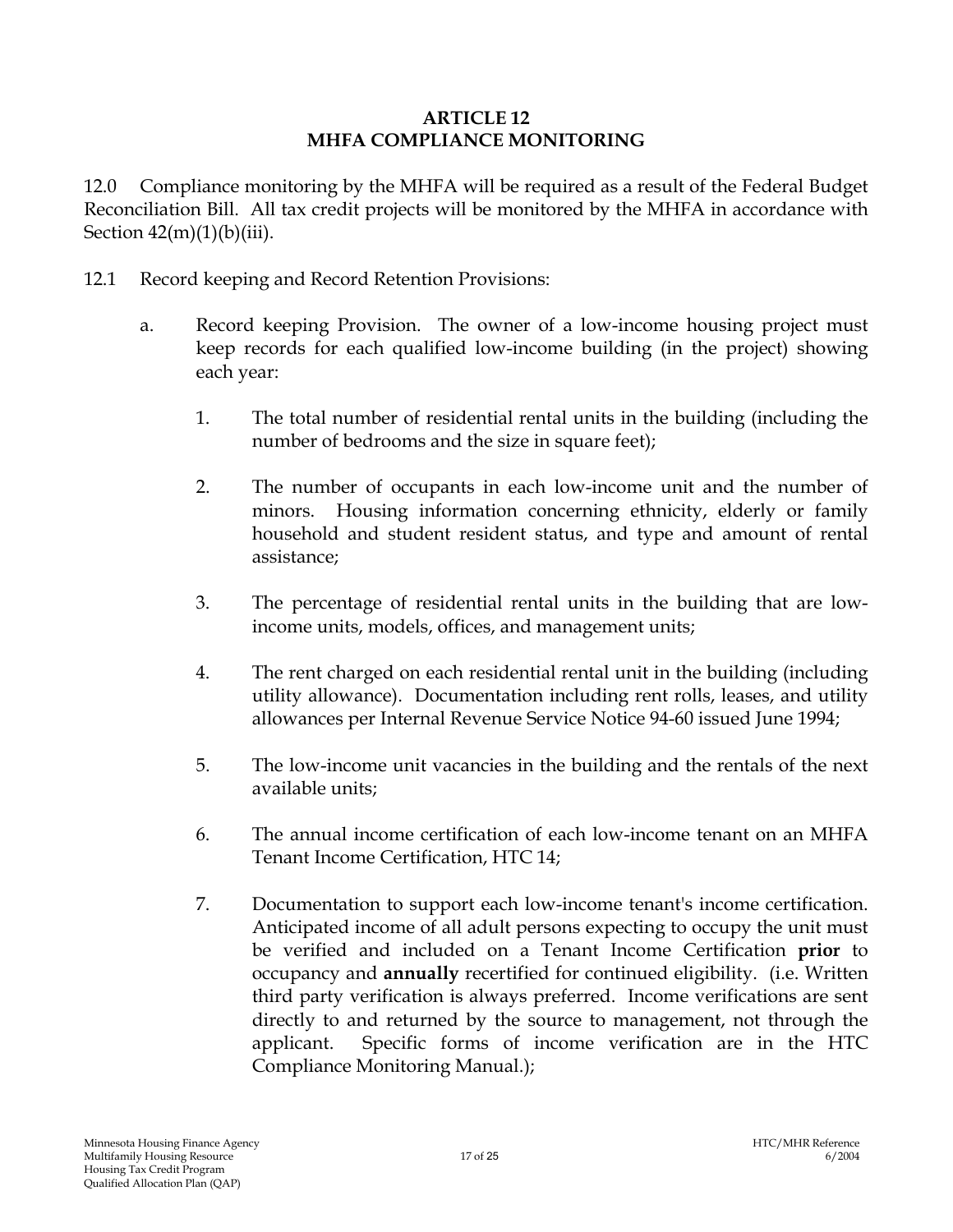- 8. The character and use of the nonresidential portion of the building included in the building's eligible basis under Section 42(d) (e.g. tenant facilities that are available on a comparable basis to all tenants and for which no separate fee is charged for use of the facilities, or facilities reasonably required by the project);
- 9. The eligible basis and qualified basis of the building at the end of the first year of the credit period; and
- 10. Any additional records necessary to verify compliance with additional restrictions included in the carryover agreement or Declaration.
- b. Record Retention Provision. The owner of a low-income housing project must retain the records described in 12.1(a) for each building in the project for at least six years beyond the end of the term of the Declaration of the building.
- 12.2 Certification and Review Provisions:
	- a. Certification. The owner of a low income housing project must certify to the MHFA that:

The project meets the minimum requirements of:

- 1. 20 50 test under Section  $42(g)(1)(A)$  0f the Code; or 40 – 60 test under Section  $42(g)(1)(B)$  of the Code.
- 2. There has been no change in the applicable fraction (as defined in Section  $42$  (c)(1)(B) of the Code) for any building in the project.
- 3. The owner has received an annual Tenant Income Certification from each low-income resident and documentation to support that certification, or the owner has a re-certification waiver letter from the IRS in good standing, has received an annual Tenant Income Certification from each low-income resident, and documentation to support the certification at their initial occupancy.
- 4. Each low-income unit in the project has been rent-restricted under Section  $42(g)(2)$  of the Code.
- 5. All low-income units in the project are and have been for use by the general public and used on a non-transient basis (except for transitional housing for the homeless provided under Section 42  $(l)(3)(B)(iii)$  of the Code).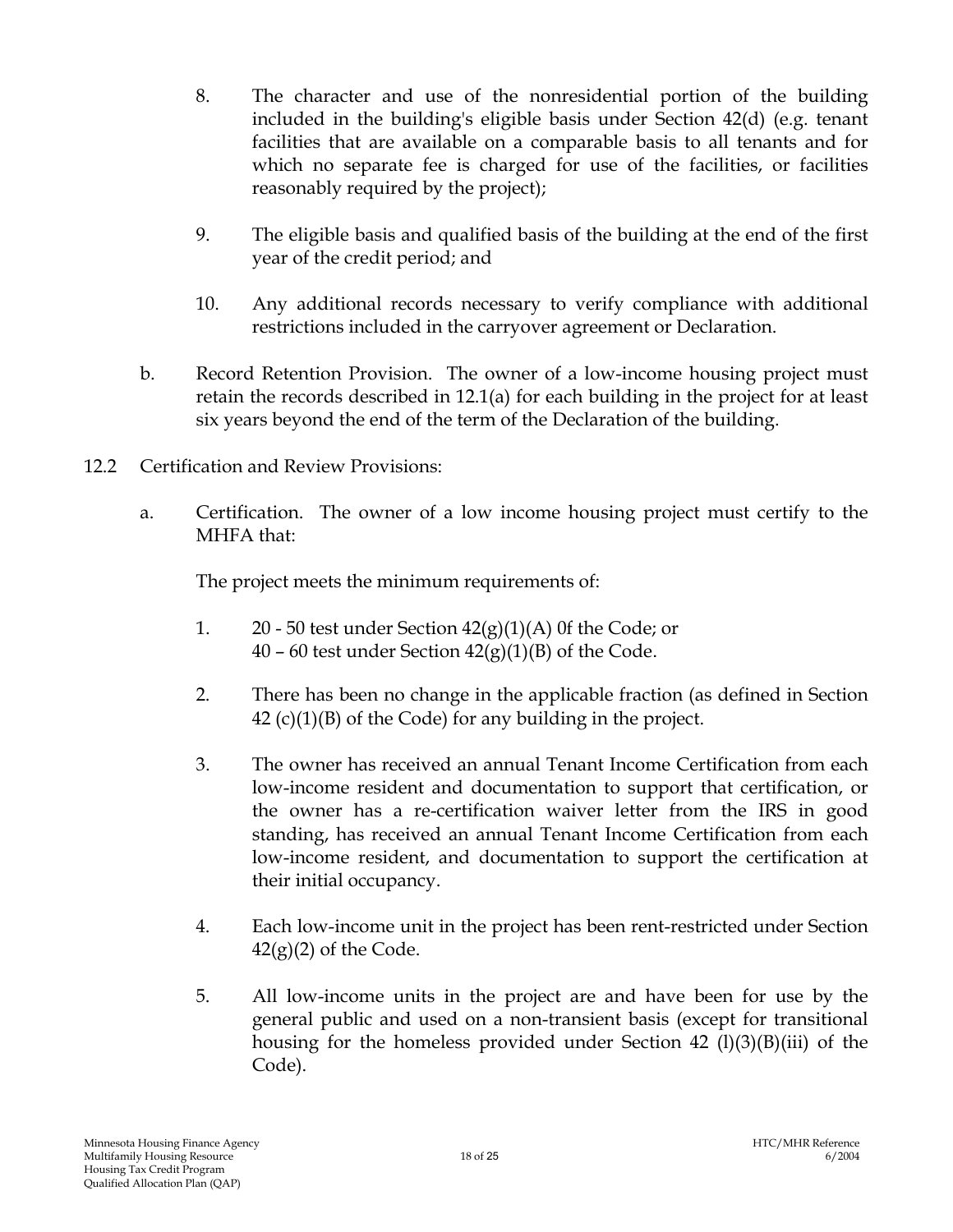- 6. No finding of discrimination under the Fair Housing Act, 42 U.S.C. 3601 3619, has occurred for this project. A finding of discrimination includes an adverse final decision by the Secretary of Housing and Urban Development (HUD), 24 CFR 180.680, an adverse final decision by a substantially equivalent state or local fair housing agency 42 U.S.C. 3616a(a)(1), or an adverse judgment from a federal court.
- 7. Each Building in the project is and has been suitable for occupancy, taking into account local health, safety, and building codes (or other habitability standards), and the state or local government unit responsible for making building code inspections did not issue a report of a violation for any building or low income unit in the project.
- 8. There have been no changes in the eligible basis (as defined in Section 42(d) of the Code) of any building in the project since the last certification of submission.
- 9. All tenant facilities included in the eligible basis under Section 42(d) of the Code of any building in the project, such as swimming pools, other recreational facilities, parking areas, washer/dyer hookups, and appliances were provided on a comparable basis without charge to all tenants in the buildings.
- 10. If a low-income unit in the project has been vacant during the year, reasonable attempts were or are being made to rent that unit or the next available unit of comparable or smaller size to tenants having a qualifying income before any units were or will be rented to tenants not having qualifying income.
- 11. If the income of tenants of a low-income unit in any building increased above the limit allowed in Section  $42(g)(2)(D)(ii)$  of the Code, the next available unit of comparable or smaller size in the building was or will be rented to residents having a qualifying income.
- 12. An extended low-income housing commitment as described in Section 42(h)(6) was in effect, including the requirement under Section  $42(h)(6)(B)(iv)$  that an owner cannot refuse to lease a unit in the project to an applicant because the applicant holds a voucher or certificate of eligibility under Section 8 of the United States Housing Act of 1937, 42 U.S.C. 1437s. Owner has not refused to lease a unit to an applicant based solely on their status as a holder of a Section 8 voucher and the project otherwise meets the provisions, including any special provisions, as outlined in the extended low-income housing commitment (not applicable to buildings with tax credits from years 1987-1989).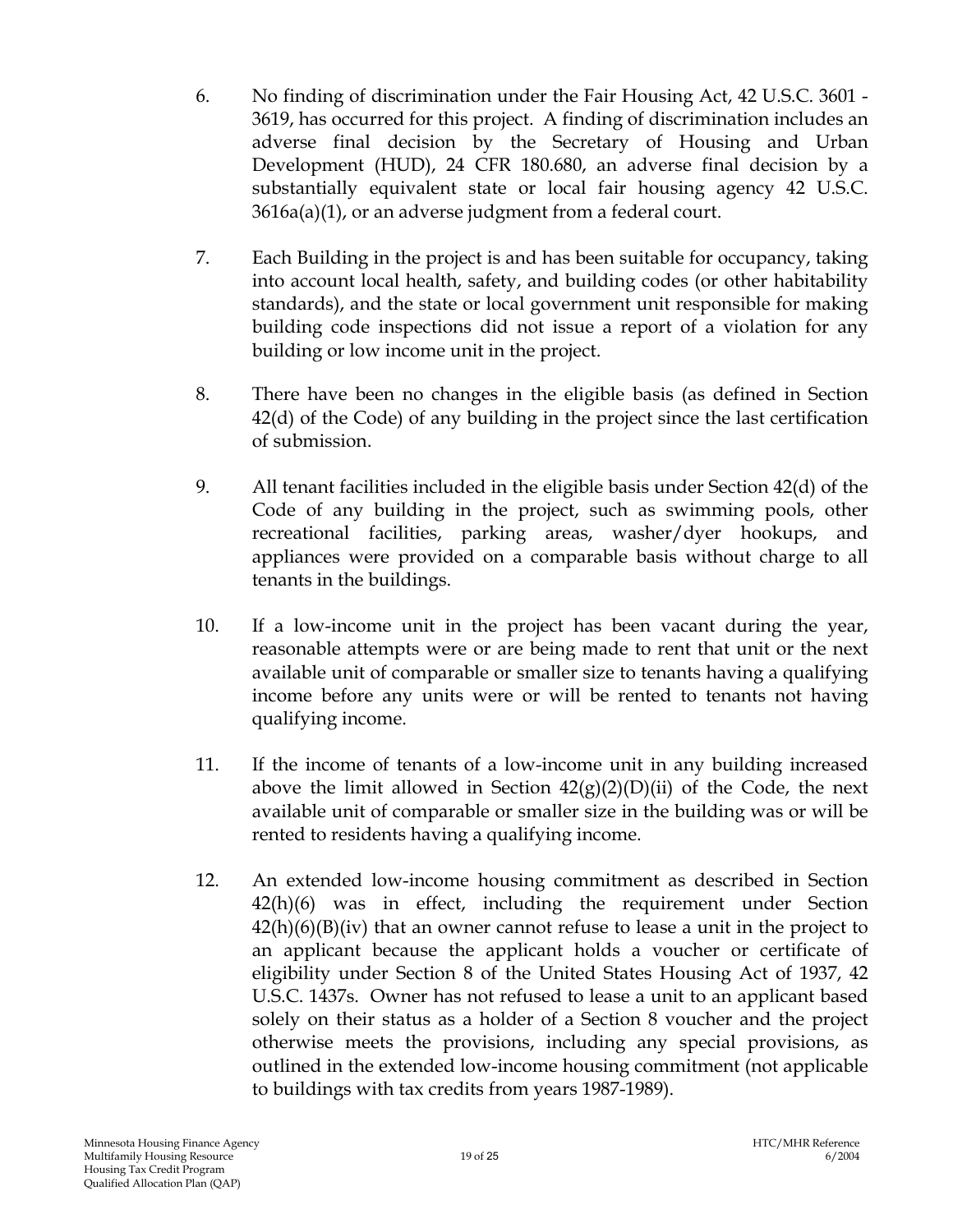- 13. The owner received its credit allocation from the portion of the state ceiling set-aside for a project involving "qualified non-profit organizations" under Section 42(h)(5) of the Code and its non-profit entity materially participated in the operation of development within the meaning of Section 469(h) of the Code.
- 14. There has been no change in the ownership or management of the project.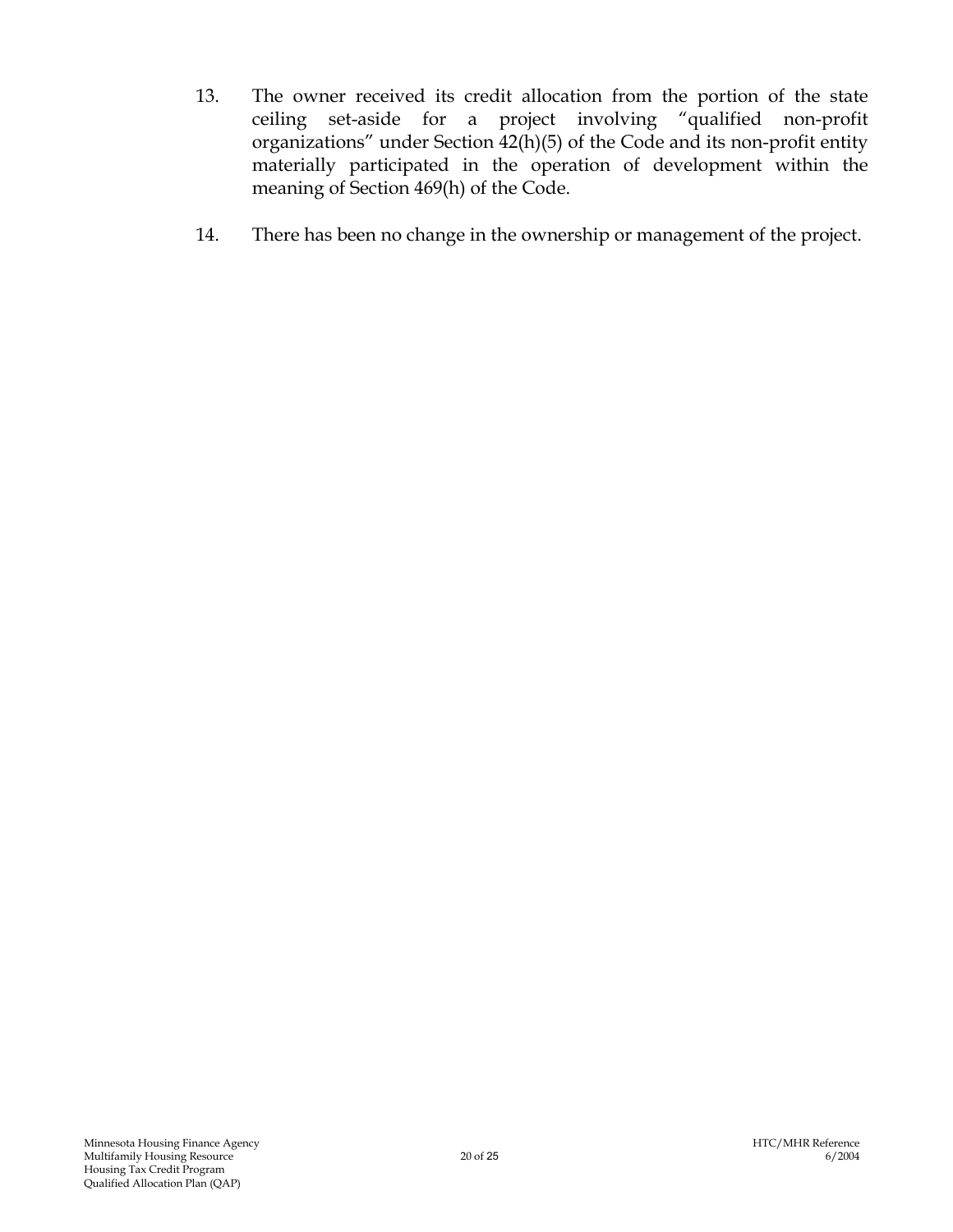- b. Review. Under the review provision, a monitoring procedure must require:
	- 1. An owner of a low-income housing project to submit to the MHFA a completed, MHFA signed copy of Internal Revenue Service Form 8609 for the first year of the credit period, together with the Schedule A and Form 8586.
	- 2. The MHFA will inspect low-income housing projects once every three years, and review the tenant income certifications for at least 20 percent of the tenants (and previous tenants, to the extent necessary) and the documentation the owner has received to support those certifications. All projects shall have their first compliance inspection no later than the year following the first credit period.
	- 3. The low income housing projects to be inspected must be chosen in a manner that will not give owners of low income housing projects advance notice that their records for a particular year will or will not be inspected. The MHFA may give an owner reasonable notice that an inspection will occur so that the owner may assemble records (i.e. 30 days advance notice of inspection).

12.3 Inspection Provision. The MHFA has the right to perform an inspection of any lowincome housing project at least through the end of the term of the Declaration of Land Use Restrictive Covenants. An inspection includes a physical inspection of any building(s) in the project, as well as a review of the records described in Article 12.1. The auditing provision of this paragraph is required in addition to any inspection of low-income certification and documentation under Paragraph 12.2(b).

- 12.4 Notification of Non-Compliance Provisions:
	- a. In General. The MHFA will give the notice described in Internal Revenue Service Regulation Section  $1.42-5(e)(2)$  to the owner of a low-income housing project and the notice described in Section 1.42-5(e)(3) to the Internal Revenue Service.
	- b. Notice to Owner. The MHFA will provide prompt written notice to the owner of a low income housing project if the MHFA does not receive the certification described in 12.2(a) or 12.3 or discovers in an audit, inspection, or review, or in some other manner, that the project is not in compliance with the provisions of Section 42.
	- c. Notice to Internal Revenue Service. When required, MHFA will file Form 8823, Housing Credit Agencies Report of Non-Compliance, with the Internal Revenue Service no later than 45 days after the end of the correction period (as described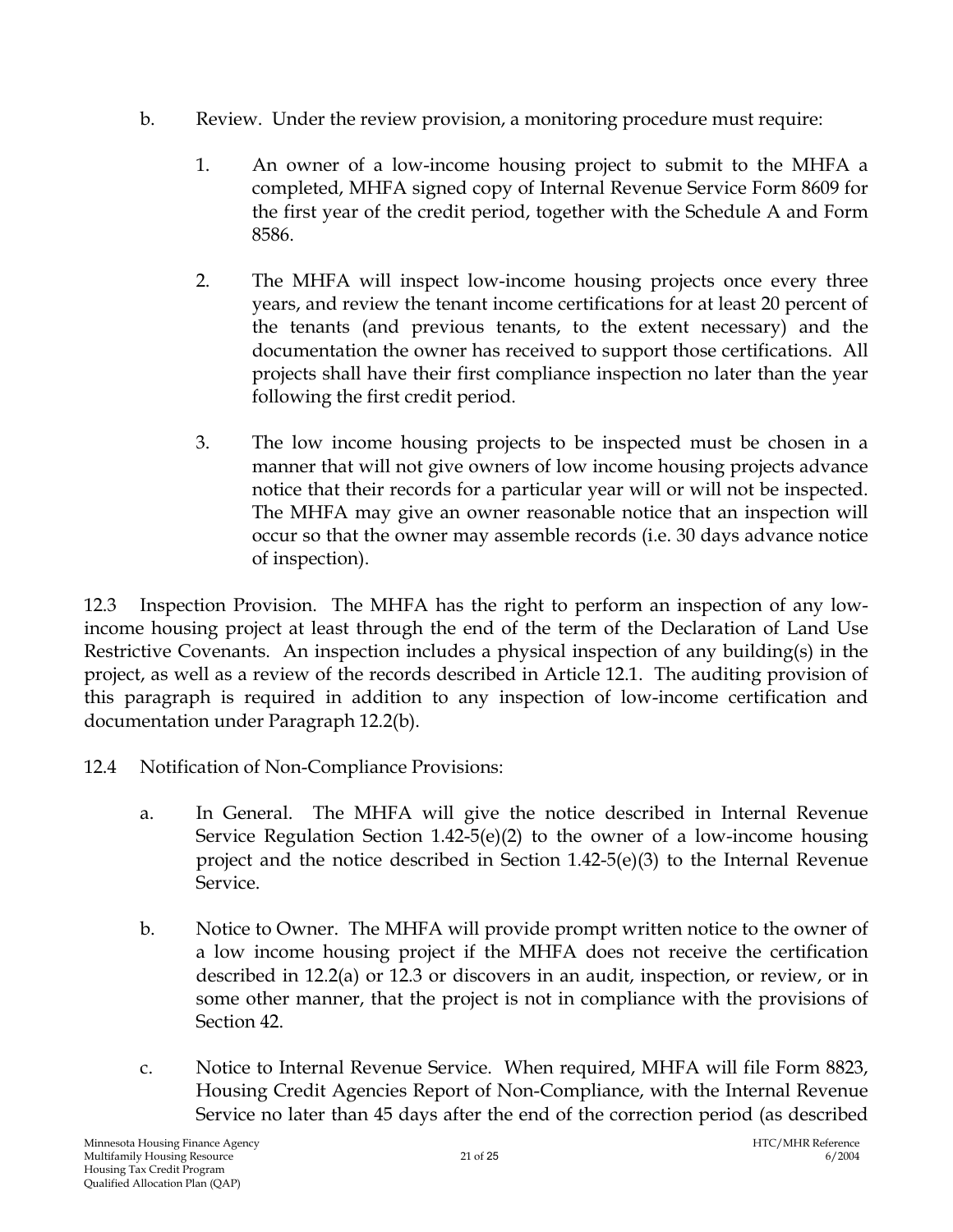in 12.5, including extensions permitted). The MHFA must check the appropriate box on Form 8823 indicating the nature of the noncompliance or failure to certify and indicating whether the owner has corrected the noncompliance or failure to certify. If the MHFA reports on Form 8823 that a building has gone entirely out of compliance and will not be in compliance at any time in the future, the MHFA need not file Form 8823 in subsequent years to report that building's noncompliance.

d. Project owners shall provide to MHFA any evidence of noncompliance correction and correspondence to or received from the Internal Revenue Service with respect to any reported noncompliance.

12.5 Correction Period. The correction period shall be that period specified in the notice to the owner during which an owner will have the opportunity to supply any missing certifications and bring the project into compliance with the provisions of Section 42. The correction period will be set by MHFA and will not exceed 90 days from the date of the notice to the owner described in Paragraph 12.4(b). The MHFA may extend the correction period for up to six months, but only if the MHFA determines there is good cause for granting the extension.

12.6 Liability. Compliance with the requirements of Section 42 is the responsibility of the owner of the building for which the credit is allowable. The MHFA's obligation to monitor for compliance with the requirements of Section 42 does not make the MHFA liable for an owner's noncompliance.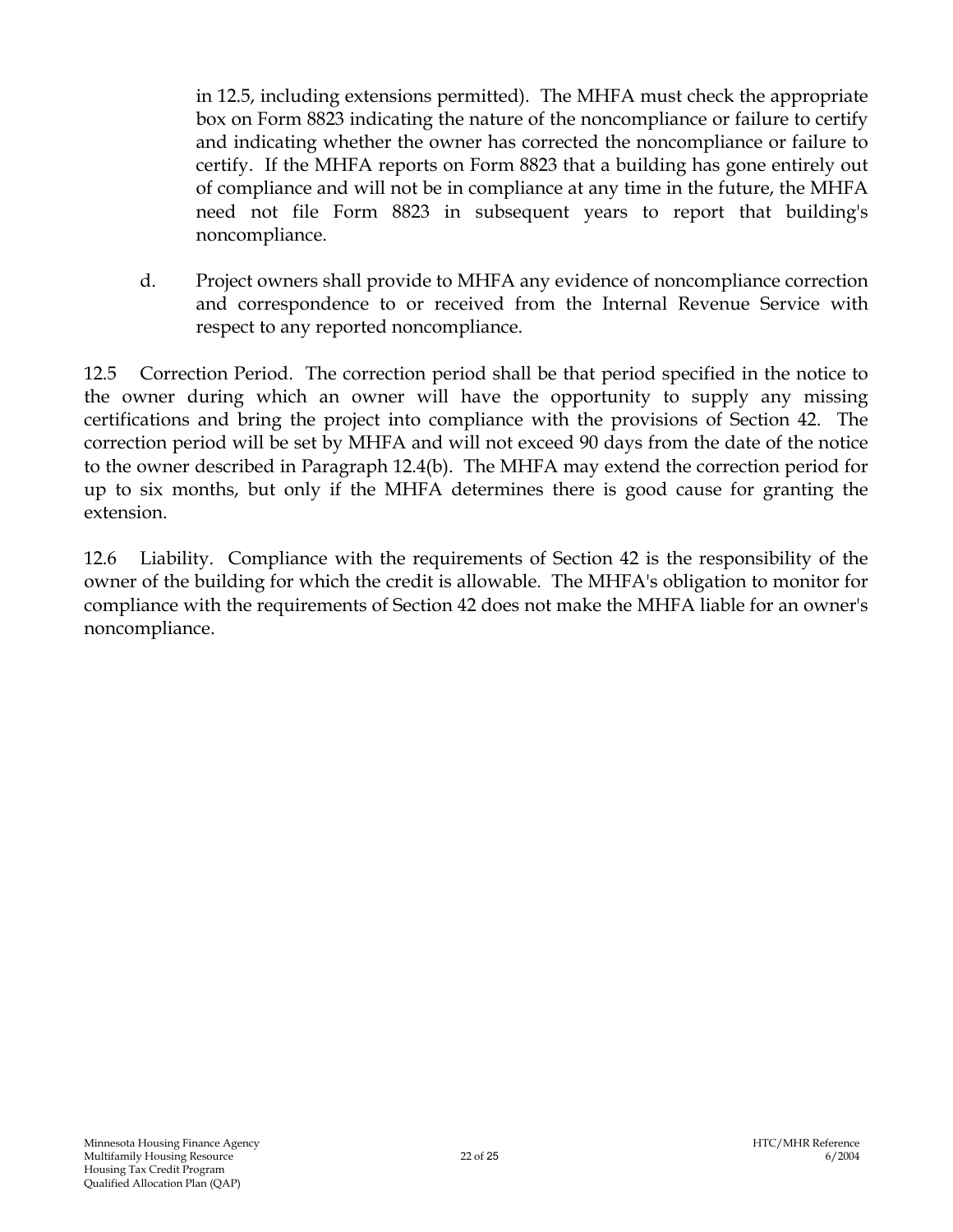### **ARTICLE 13 SUBALLOCATOR PROCEDURES**

13.0 A city or county is eligible to receive a reserved portion of the state ceiling under this subdivision if it submitted a written request to the agency within 45 days after June 2, 1987, to act as a designated housing credit agency as provided in Section 42. A city or county may designate its housing and redevelopment authority as a suballocating agent to allocate lowincome housing credits on behalf of the city or county. The city of Minneapolis or the city of Saint Paul may designate the Minneapolis/Saint Paul Housing Finance Board to allocate lowincome housing credits on behalf of each city. MHFA will administer the tax credits for areas outside the jurisdiction of the suballocators.

13.1 The application deadline for the suballocating agencies in Round 1 will be the same as the MHFA's. No allocating agency may award tax credits prior to the application closing date for Round 1. In Round 1, all applicants must meet minimum threshold requirements for their geographic area to selection consideration (see Article 6.2).

13.2 In Round 1, for-profit tax credits projects located within the jurisdiction of suballocating agencies will apply to the suballocator for tax credits. MHFA will not accept applications for projects located within the jurisdiction of suballocators in Round 1, except for the non-profit set aside as defined in Article 5.0.a.

13.3 Before the application deadline for Round 2, the suballocators shall return all uncommitted and unallocated tax credits to MHFA, along with copies of the tax credit application and allocation or commitment agreements for all selected projects.

13.4 If a suballocator determines at any time before Round 2, a project is no longer eligible for all or a portion of the housing tax credits committed or allocated to the project, the tax credits must be transferred to MHFA to be reallocated. If the tax credits for which the project is no longer eligible are from the current year's annual ceiling, and the suballocator maintains a waiting list, the suballocator may continue to commit or allocate the credits until no later than the <u>date of application for the Round 2</u>, at which time any uncommitted credits must be transferred to MHFA.

13.5 In Round 2, all unallocated tax credits will be combined into one unified pool for allocation by the MHFA on a statewide basis. All Round 2 applications are submitted to MHFA. In Round 2 a suballocator may recommend one (1) of their partially funded projects for additional credits if more than one applicant applies to MHFA.

13.6 In order that all of a project's tax credits are allocated by a single Housing Credit Agency, MHFA may apportion additional tax credits to a suballocating city or county for a project that has already received a commitment or allocation of tax credits from the suballocating agency, if all of the suballocator's tax credits have been committed or allocated. These supplemental tax credits must be used only for the selected project and must be allocated to the project by a carryover allocation or IRS Form 8609 before November 15 of the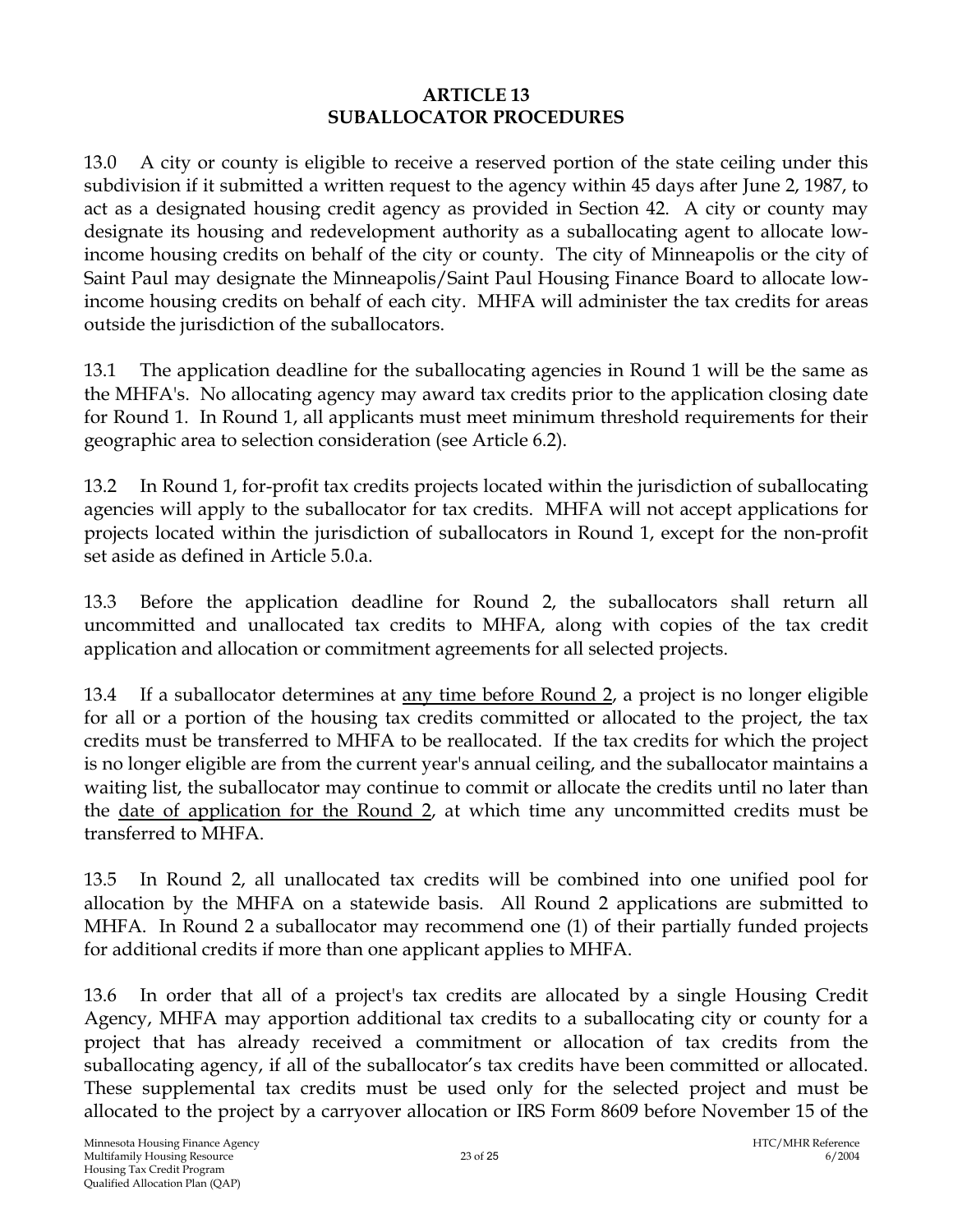year in which the selection was made. If at any time after the apportionment of the tax credits, a suballocator determines the project cannot use or is no longer eligible for all or a portion of the tax credits apportioned to the project, the credits must be returned to MHFA within 10 business days for reallocation.

13.7 Suballocators are responsible for the issuance of the IRS Form 8609 for all projects for which they have allocated tax credits. In instances where both a suballocator and MHFA have allocated credits to a project, the Tax Credit Agency that first allocated tax credits to the project will prepare the IRS Form 8609.

13.8 Before January 31, the suballocator will submit to MHFA an original completed IRS Form 8610 along with the original Allocation or Carryover Agreements and original IRS Form 8609s completed and issued to all (including tax exempt) projects selected since February 28th of the preceding calendar year. MHFA will prepare a comprehensive IRS Form 8610, incorporating all carryover and 8609 allocation made in the state of Minnesota for filing with the IRS.

13.9 Suballocators are responsible for the monitoring of tax credit projects, for the term of the Declaration of Land Use Restrictive Covenants, in accordance with  $42(m)(1)(b)(iii)$  (See Article 12) to ensure compliance with applicable federal, state and local requirements. Compliance records shall be available upon request to MHFA from the suballocator or its monitoring agent.

13.10 Before January 31, suballocators will submit to MHFA compliance staff a comprehensive updated report listing all of the HTC projects that have been awarded tax credits by the suballocator. Items to be included in the report are project name, address, building identification numbers, ownership entity and tax identification number, total number of residential units, number of HTC units, year of allocation, amount of tax credits awarded and other information as needed. In addition, suballocators will submit a list of the projects that have been in noncompliance, the year of noncompliance, inspection date and type of noncompliance along with copies of the IRS Form 8823 and the report of noncompliance findings sent to the owner. Suballocators will also submit a copy of their monitoring requirements, procedural manual and forms, and, if applicable, a copy of the monitoring contract with an outside vendor.

13.11 A suballocator may elect to enter into a Joint Powers Agreement with MHFA. Under a Joint Powers Agreement MHFA shall perform certain functions related to the credit allocation and compliance monitoring. As a condition of the Joint Powers Agreement, the participating suballocator will apportion its entire annual tax credit distribution to MHFA to administer.

13.12 Suballocators are responsible for entering into an agreement with HUD to perform Subsidy Layering Reviews.